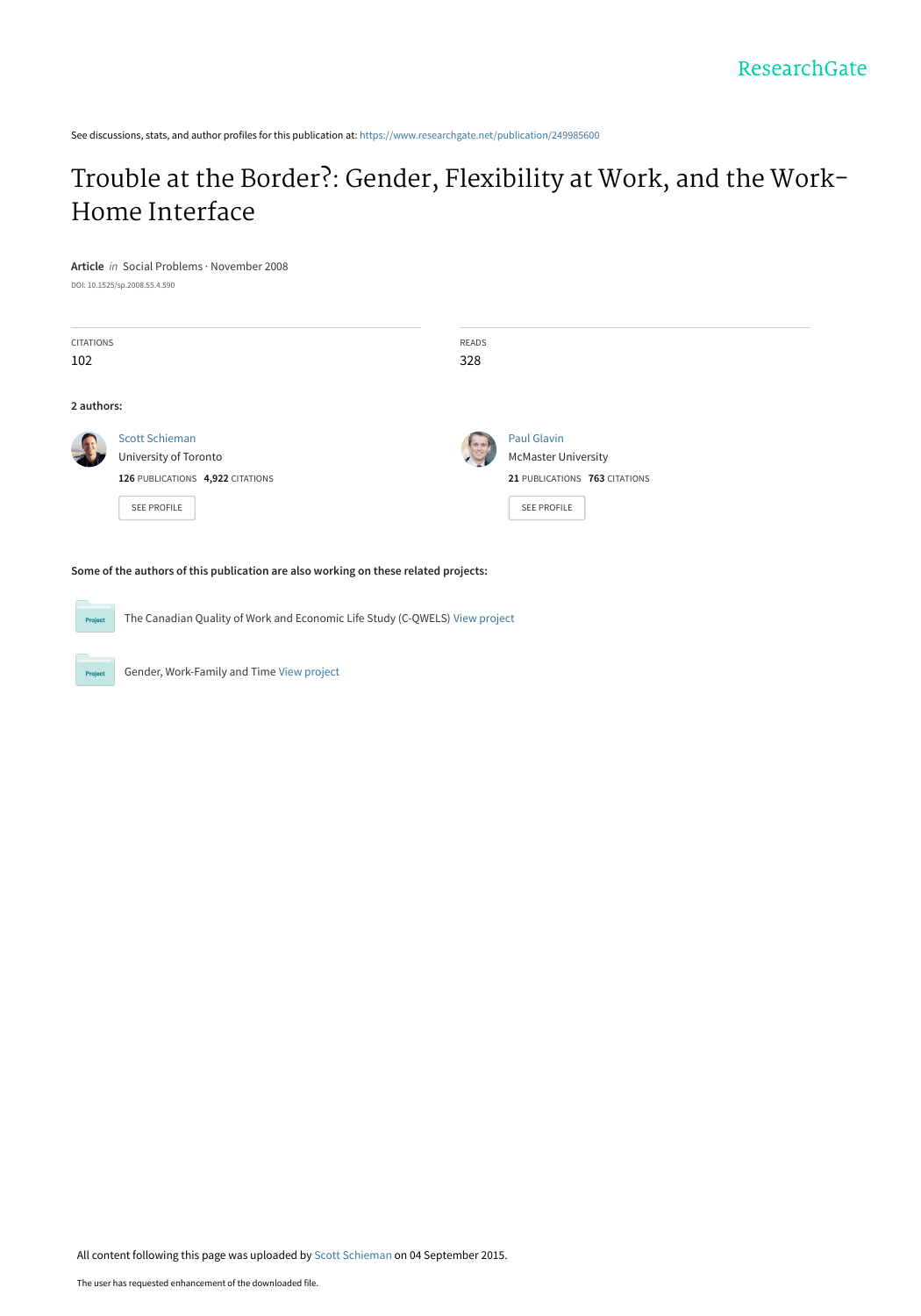# **Trouble at the Border?: Gender, Flexibility at Work, and the Work-Home Interface**

**Scott Schieman,** *University of Toronto* **Paul Glavin,** *University of Toronto*

*Using data from the 2002 National Survey of the Changing Workforce, this article examines the effects of schedule control and job autonomy on two forms of work-home role blurring: receiving work-related contact outside of normal work hours and bringing work home. Schedule control is associated positively with the frequency of receiving contact and bringing work home, although those effects are stronger among men. Job autonomy is associated positively with contact among men only, but it is associated positively with bringing work home among both women and men. Schedule control and job autonomy also modify the association between these forms of role blurring and work-to-home conflict: (1) contact is associated positively with work-to-home conflict among individuals with low job autonomy; and (2) bringing work home is associated positively with work-tohome conflict among individuals with greater schedule control. We discuss the theoretical implications of our findings for the linkages among gender, work conditions associated with control, and the work-home interface. Keywords: work-home balance, schedule control, job autonomy, flexibility, work-family interface.*

For some people, what happens at work stays at work. For others, the parameters of the work-home interface are not clearly demarcated (Nippert-Eng 1996). Sociological analysis of the work-home interface is important for several reasons. First and foremost, problems at the border between work and home domains represent some of the most pervasive and problematic role-related stressors that individuals encounter (Kelloway, Gottlieb, and Barham 1999). More importantly, researchers have identified an array of deleterious personal, social, and health consequences associated with work-home role blurring and interference (Bellavia and Frone 2005; Grzywacz and Marks 2000; Voydanoff 2005a, 2005b). These observations underscore the value of documenting the social-structural conditions that influence the work-home interface. Our central thesis is that work-related control is among the most important of those conditions.

The ability to control when and how one works has been a long-standing theme in sociological research on the nature and consequences of work (Jacobs and Gerson 2004). We examine two forms of work-related control—schedule control and job autonomy because they often represent important *resources* for managing the intersecting demands of work and home (Bakker and Geurts 2004). That is, schedule control and job autonomy are typically viewed as allowing individuals to effectively navigate and manipulate the boundaries that distinguish work and home domains; by extension, inter-role friction should be reduced (Voydanoff 2004, 2005b). We contend, however, that an alternative perspective has often been overlooked: Work-related control may actually *increase* the blurring of borders between work and home. Moreover, the impact of role blurring on work-to-home conflict may be contingent upon one's level of work control. To our knowledge, prior studies have focused solely on the relationship between work-related control and work-to-home conflict

Direct correspondence to: Scott Schieman, Department of Sociology, 725 Spadina Ave., Toronto, ON M5S 2J4. E-mail: scott.schieman@utoronto.ca.

Social Problems, Vol. 55, Issue 4, pp. 590–611, ISSN 0037-7791, electronic ISSN 1533-8533. © 2008 by Society for the Study of Social Problems, Inc. All rights reserved. Please direct all requests for permission to photocopy or reproduce article content through the University of California Press's Rights and Permissions website at www.ucpressjournals.com/reprintinfo/asp. DOI: 10.1525/sp.2008.55.4.590.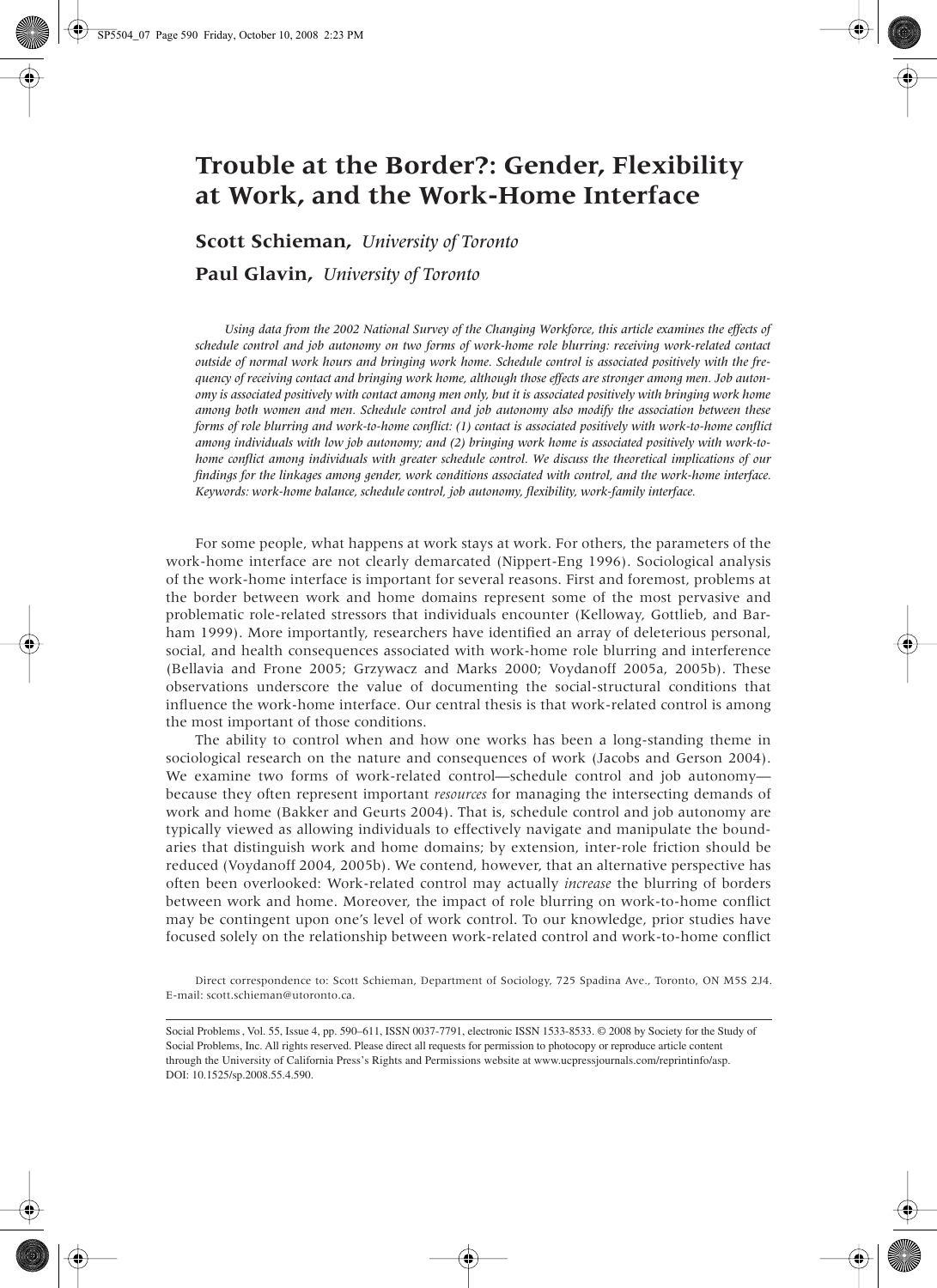while tending to ignore the potential ways work-related control predicts role blurring *and* modifies its association with work-to-home conflict. Thus, we address two central questions: (1) Are schedule control and job autonomy associated with levels of work-home role blurring? (2) Do schedule control and job autonomy modify the association between role blurring and work-to-home conflict? In addition, given the well-documented gender differences in the experience of the work-home interface (Blair-Loy 2003; Duxbury and Higgins 1991; Hochschild 1989, 1997; Milkie and Peltola 1999), we examine whether or not any observed patterns differ for women and men. In these efforts, we seek to apply and refine views of border theory and propositions about the implications of *resourceful* versus *demanding* work conditions for the work-home interface.

# **Theoretical Framework**

### *Border Theory and the Conceptual Dimensions of the Work-Home Interface*

Border theory provides an organizing framework for understanding the ways that individuals construct and navigate the parameters between work and home (Clark 2000). It is often assumed that actors are motivated to manage the work-home border in ways that yield a "balance," which implies high levels of satisfaction and role functioning, and, more importantly, *low levels of work-to-home conflict*. Research on the work-home interface has focused primarily on this latter construct—work-to-home conflict—which involves the extent that individuals perceive that work interferes with the responsibilities and expectations of family, and competes for individuals' finite amounts of time and energy (Greenhaus and Parasuraman 1987; Kopelman, Greenhaus, and Connolly 1983). That is, role pressures that emanate from work are incompatible with family or hinder family-related role performance (Greenhaus and Beutell 1985). These ideas reflect a central theme in research on the work-home interface: The *interference* elements of these structural arrangements and their associated role-related processes are generally viewed as undesirable and problematic. As structural, organizational, and cultural forces alter the nature of work and family life, however, the conceptual dimensions of the work-home interface are becoming increasingly multifaceted. In some instances, these processes may be more appropriately viewed as workhome *border blurring* (Voydanoff 2005a).

The concept of border blurring derives from border and boundary theories, which specify the physical, temporal, and psychological boundaries that distinguish work and nonwork roles (Ashforth, Kreiner, and Fugate 2000; Clark 2000; Nippert-Eng 1996). In this framework, "flexibility" and "permeability" are highly relevant concepts. Flexibility is the degree to which work duties are allowed to be performed outside of the usual spatial and temporal arrangements of the workplace. Spatial and temporal rigidity constrain work to specific time and space parameters. By contrast, permeability involves the extent that aspects of one domain may intrude on another domain. These concepts have implications for work-home *border crossing* and *integration*. According to Sue C. Clark (2000), "a person who has fully integrated family and work makes no distinction about what belongs to home and what belongs to work: the people, thoughts, intellectual and emotional approaches are the same, no matter whether the task has to do with work or home" (p. 755). Some elements of this process may involve the intentional and efficacious blending of work and home domains; others may be less favorable or controllable.

Although greater flexibility and permeability ease the transition between roles, they also may increase the blurring of boundaries between work and home life (Olson-Buchanan and Boswell 2006). From a sociological perspective, it is important to elaborate on the potential benefits and costs of work-home role blurring for work-to-home conflict. Here, it is necessary to specify two distinct but interrelated forms of role blurring: The frequency that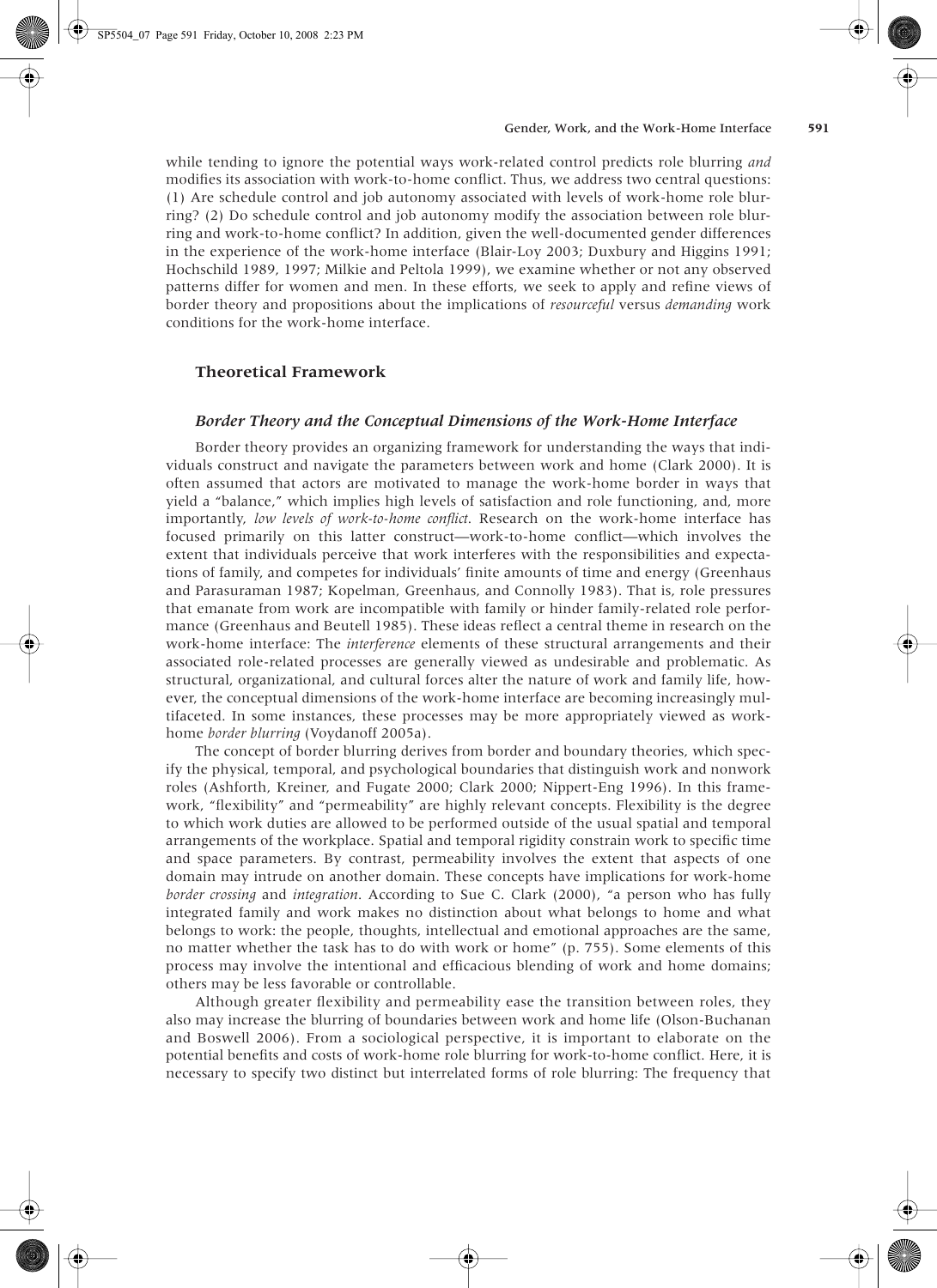individuals bring work home and receive work-related contact or communications outside of normal work hours. Patricia Voydanoff (2005a) underscores the importance of these forms of role blurring, identifying them as "boundary-spanning demands" and documenting their *positive* association with work-to-home conflict. The reasons for the potential undesirable effects of role blurring are even more evident if we consider the ways that technologies expand permeability such that workers become accessible "anytime, anywhere" (Lewis and Cooper 1999; Valcour and Hunter 2005). This pattern is apparent in Noelle Chesley's (2005) finding that persistent communications (i.e., cell phones, pagers) are associated positively with work-to-home conflict. Likewise, in a sample of university staff employees, Olson-Buchanan and Boswell (2006:432) found that "employees who integrate work into nonwork set fewer boundaries for using communication technologies during nonwork time and report higher work-life conflict." Collectively, these ideas have implications for the claim that work-home role blurring largely represents favorable and desired arrangements.

While evidence suggests that work-home role blurring may elevate levels of work-tohome conflict, our central thesis is that it is also essential to consider the work *context* of role blurring. Bringing work home or receiving work-related contact outside of work may occur as part of a worker's effort to balance work and home roles, or conversely because of a demanding and "family-unfriendly" work domain. Although we do not explicitly delineate individuals' intentional actions and/or desirable work-nonwork arrangements, because our measure of role blurring cannot elucidate which scenario they represent, we draw upon Joseph Grzywacz and Nadine Mark's (2000) proposition that the level of *control* workers have over the nature of work-home permeability is critical for understanding the work-home interface, and in particular, the two forms of role blurring discussed thus far. We therefore examine the extent that schedule control and job autonomy are related to levels of role blurring and if those conditions modify its association with work-to-home conflict. Here, we elaborate on border theory by questioning whether or not role blurring uniformly involves desired arrangements that workers control and use to their advantage. Moreover, we expand on an overlooked paradox: Schedule control and job autonomy are often viewed as workrelated *resources*, but it is also possible that these conditions *contribute* to role blurring and *exacerbate* the negative effects of role blurring on work-to-home conflict.

# *Schedule Control and Job Autonomy: Resources or Demands?*

The job demands-resources (JD-R) model identifies resources as involving the physical, psychosocial, and organizational elements of work that foster the adequate completion of responsibilities (Bakker and Geurts 2004). In this framework, schedule control and job autonomy are conceptualized as two central *resources*. Schedule control, or the "temporal flexibility in work schedules," involves the extent that individuals are able to select the times that they start and/or finish work (Golden 2001). By contrast, job autonomy involves the extent that individuals have the freedom to decide when, where, and how their work gets done (Hodson 2001).

Schedule control and job autonomy are considered highly desirable work conditions that most workers prefer, especially with respect to the challenges of the work-home interface (Voydanoff 2004, 2005b). According to Jerry A. Jacobs and Kathleen Gerson (2004), schedule control and job autonomy are assumed to "help workers resolve conflicts between family and work" (p. 99). Although some evidence supports this assumption, the patterns are often observed when researchers use measures that emphasize conflict aspects of the work-home interface. We argue that different patterns may emerge for other forms of the work-home interface. As components of higher status work conditions that obligate greater levels of responsibility and commitment to the work role (Schwalbe 1985; Smith 2002), schedule control and job autonomy may encourage forms of work-home role blurring that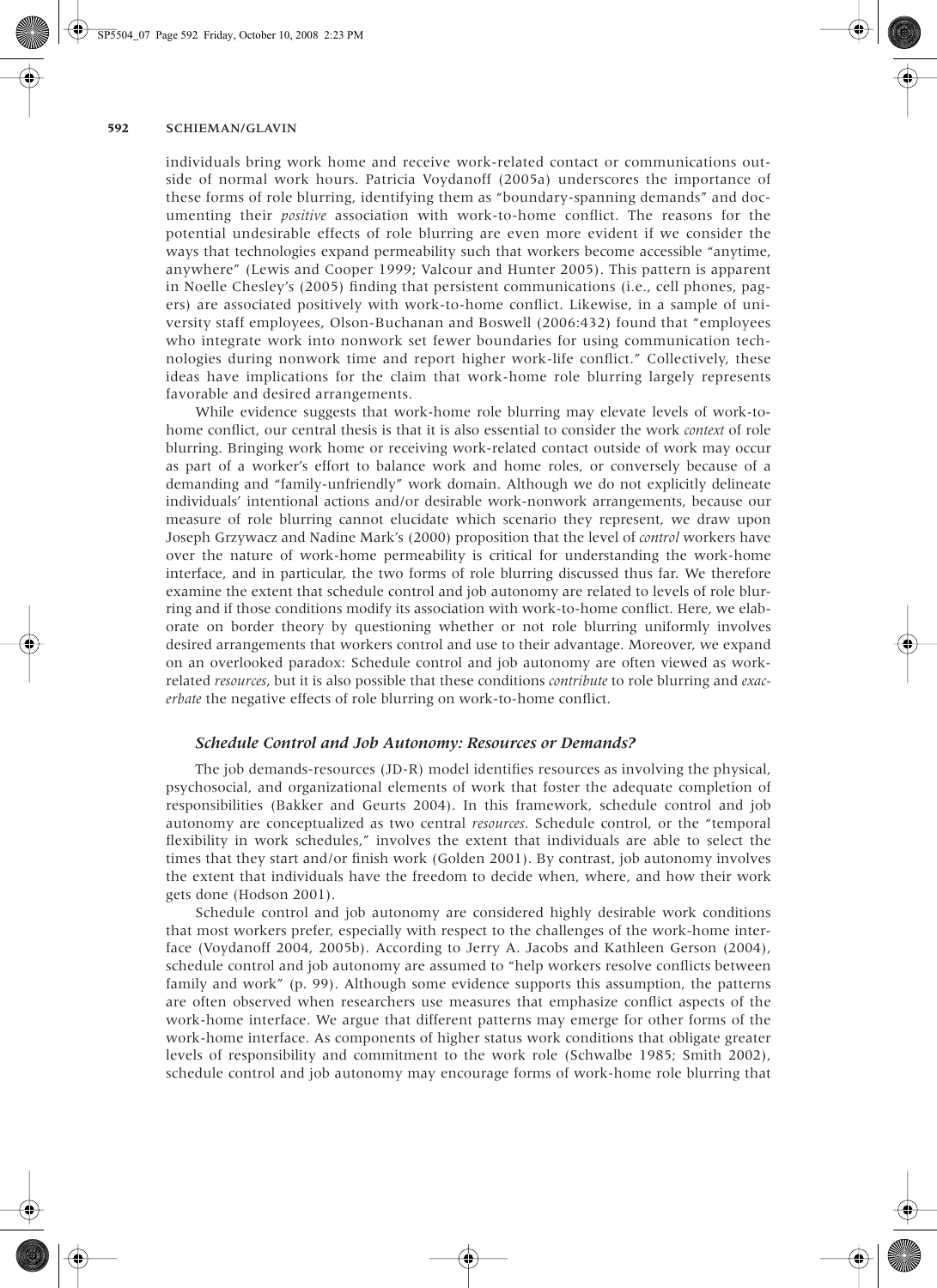impede work-life balance.<sup>1</sup> In opposition to the resource view of schedule control and autonomy, then, which sees them as work arrangements that help one avoid work-to-home conflict, schedule control and autonomy may be alternatively conceptualized as *demands* via their propensity to encourage potentially problematic forms of work-home role blurring. Thus, we develop and outline two competing hypotheses regarding the resource and demand aspects of schedule control and job autonomy: the *resources* hypothesis and the *demands* hypothesis. Table 1 provides a summary of these hypotheses.

The *resources* hypothesis suggests that schedule control and job autonomy help workers navigate the boundaries separating work and nonwork life more easily and avoid detrimental outcomes associated with work-home role blurring. For example, an employee who is able to select where and when they work can more effectively organize work and nonwork tasks so that they do not coincide, reducing the need to integrate roles and avoid potential role interference (Kossek, Lautsch, and Eaton 2005). Therefore, schedule control and job autonomy should be associated negatively with role blurring. Further, the *resources* hypothesis implies that schedule control and job autonomy should function as resources in facilitating efficacious forms of role blending and integration. Voydanoff (2005a) underscores this point in her account of "boundary-spanning resources," asserting that the "flexibility provided by resources such as . . . work schedule flexibility . . . reduces work-family conflict and perceived stress by increasing one's ability to perform work activities while also meeting family responsibilities" (pp. 492–93). Role blurring should therefore be associated positively with work-to-home conflict only among workers with low schedule control and job autonomy. Among workers with high schedule control and autonomy, that association is null or negative. In sum, the *resources* hypothesis predicts that schedule control and job autonomy—as resources—reduce exposure to role blurring and undermine its deleterious implications for work-to-home conflict.

An alternative view, the *demands* hypothesis, emphasizes the ways that schedule control and job autonomy obligate higher levels of involvement and responsibility for organizational outcomes (Schwalbe 1985; Smith 2002). These ideas also draw from core tenets of border theory. Workers with higher levels of schedule control and autonomy likely encounter the forceful pull of the *work devotion schema*, which "demands that one give an immense time commitment and strong emotional allegiance to one's firm or career" (Blair-Loy 2003:7). In the language of border theory, these "central participants" should experience work-home border blurring as a more normative feature of their work conditions and the associated work devotion schema. Central participants are more likely to be socially integrated with other central participants at work, leading to stronger internalization of the workplace culture, and a deeper identification with and commitment to the organization (Clark 2000; Hodson 1996).

Collectively, these ideas suggest that individuals in positions with more schedule control and job autonomy report more demand-related border crossing and role blurring. A potential downside of these arrangements, however, involves one-sidedness in the work-home interface that favors work and manifests as unanticipated "border creep."2 From this perspective, schedule control and job autonomy may reflect consequential elements of boundary-spanning *demands* that generate or exacerbate the conflictive elements of role blurring. We draw upon these ideas to propose the *demands* hypothesis. That is, schedule control and job autonomy—as indicators of the work devotion schema and its associated demands—elevate the level of exposure to work-home

1. In additional analyses (not shown), we find evidence that supports the view of schedule control and job autonomy as conditions typically held by central participants or higher status positions within different workplace contexts. For example, individuals with more education and income—executives, professionals, and supervisors—tend to report higher levels of schedule control and job autonomy. These patterns are consistent with theory and research that documents that higher status positions within different workplace contexts tend to have more schedule control and job autonomy (Jacobs and Gerson 2004).

2. Milliken and Dunn-Jensen (2005) have used the term "work creep" to identify "a situation in which the work domain gradually encroaches on personal and family time." They specify the term "creep" as the "gradual and often unnoticed spillover of work into family time" (p. 48).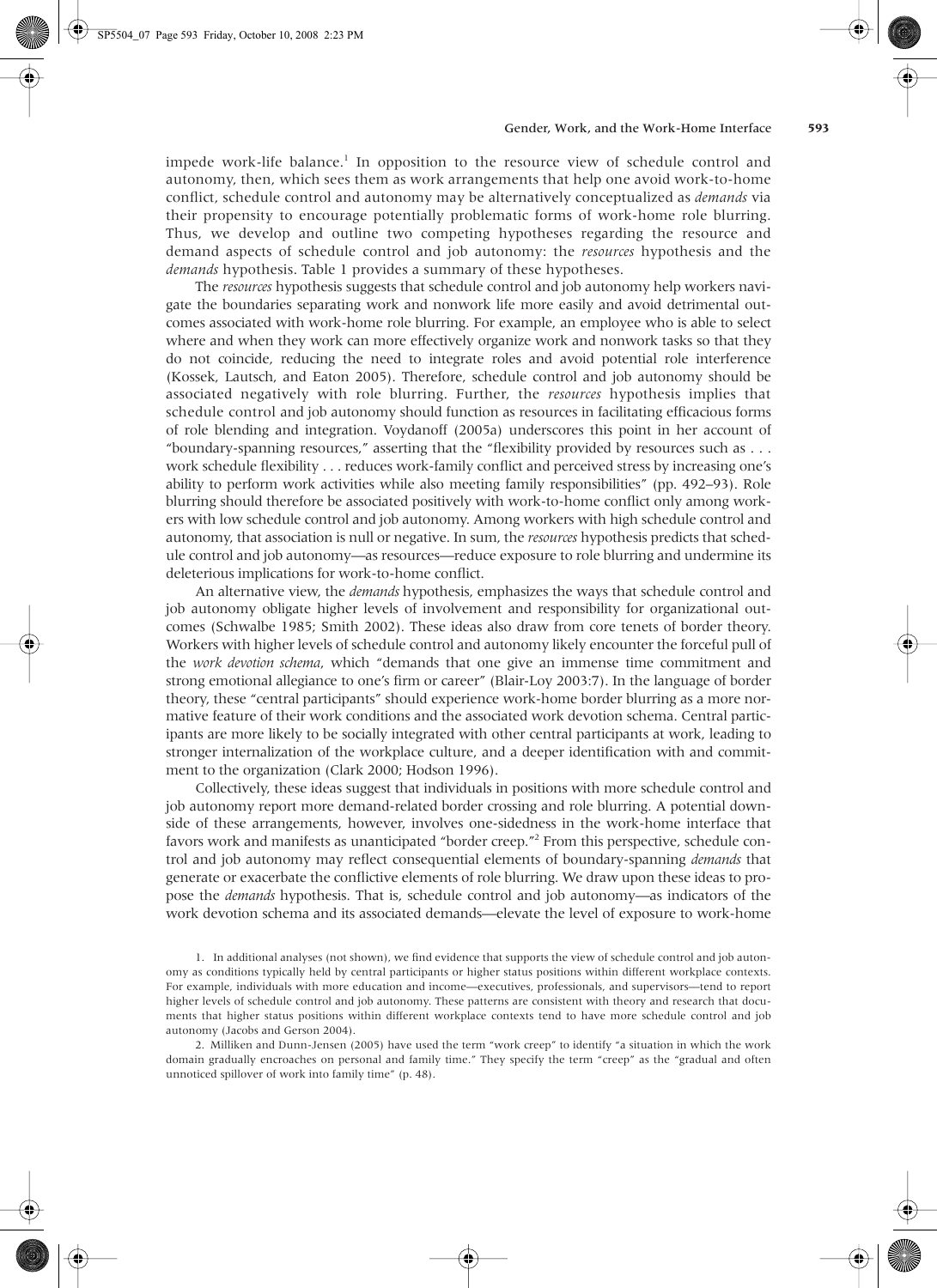| TABLE 1 • Summary of Hypotheses and Conclusions                                                                                                                                                                                                                                                                                                                                                                                                              |                                                                                                                                                                                                |
|--------------------------------------------------------------------------------------------------------------------------------------------------------------------------------------------------------------------------------------------------------------------------------------------------------------------------------------------------------------------------------------------------------------------------------------------------------------|------------------------------------------------------------------------------------------------------------------------------------------------------------------------------------------------|
| General Hypotheses                                                                                                                                                                                                                                                                                                                                                                                                                                           | Supported?                                                                                                                                                                                     |
| Schedule control and job autonomy are associated negatively with work-home<br>only among workers with low levels of schedule control and job autonomy.<br>Work-home role blurring is associated <i>positively</i> with work-to-home conflict<br>Among workers with high levels of schedule control and job autonomy,<br>role blurring (work-related contact and bringing work home).<br>that association is either null or negative.<br>Resources hypothesis | Work-related contact is associated positively with<br>work-to-home conflict only among<br>workers with low job autonomy.<br>Partially supported:<br>Not supported                              |
| Schedule control and job autonomy are associated positively with work-home<br>role blurring (work-related contact and bringing work home).<br>Demands hypothesis                                                                                                                                                                                                                                                                                             | Schedule control and job autonomy are associated<br>positively with work-related contact and<br>Partially supported:                                                                           |
| Among workers with low levels of schedule control and job autonomy, that<br>Work-home role blurring is associated positively with work-to-home conflict<br>among workers with high levels of schedule control and job autonomy.<br>association is either null or negative.                                                                                                                                                                                   | Bringing work home is associated positively with<br>work-to-home conflict among workers with<br>bringing work home among men only.<br>high levels of schedule control.<br>Partially supported: |
| Hypotheses about Gender Contingencies                                                                                                                                                                                                                                                                                                                                                                                                                        | Supported?                                                                                                                                                                                     |
| Levels of work-home role blurring are higher among men.<br>Traditional hypothesis                                                                                                                                                                                                                                                                                                                                                                            | Men report higher levels of work-related contact.<br>Partially supported:                                                                                                                      |
| The positive association between work-home role blurring and work-to-<br>Schedule control and job autonomy are associated more positively with<br>work-home role blurring among men.                                                                                                                                                                                                                                                                         | Not supported<br>Supported                                                                                                                                                                     |
| home conflict is stronger among women.                                                                                                                                                                                                                                                                                                                                                                                                                       |                                                                                                                                                                                                |
| No differences between women and men in the levels of role blurring<br>Egalitarian hypothesis                                                                                                                                                                                                                                                                                                                                                                | No overall gender differences in bringing work home<br>Partially supported:                                                                                                                    |
| The effects of schedule control and job autonomy on work-home role<br>blurring are similar among women and men.                                                                                                                                                                                                                                                                                                                                              | Not supported                                                                                                                                                                                  |
| The positive association between work-home role blurring and work-to-<br>home conflict is similar among women and men.                                                                                                                                                                                                                                                                                                                                       | Supported                                                                                                                                                                                      |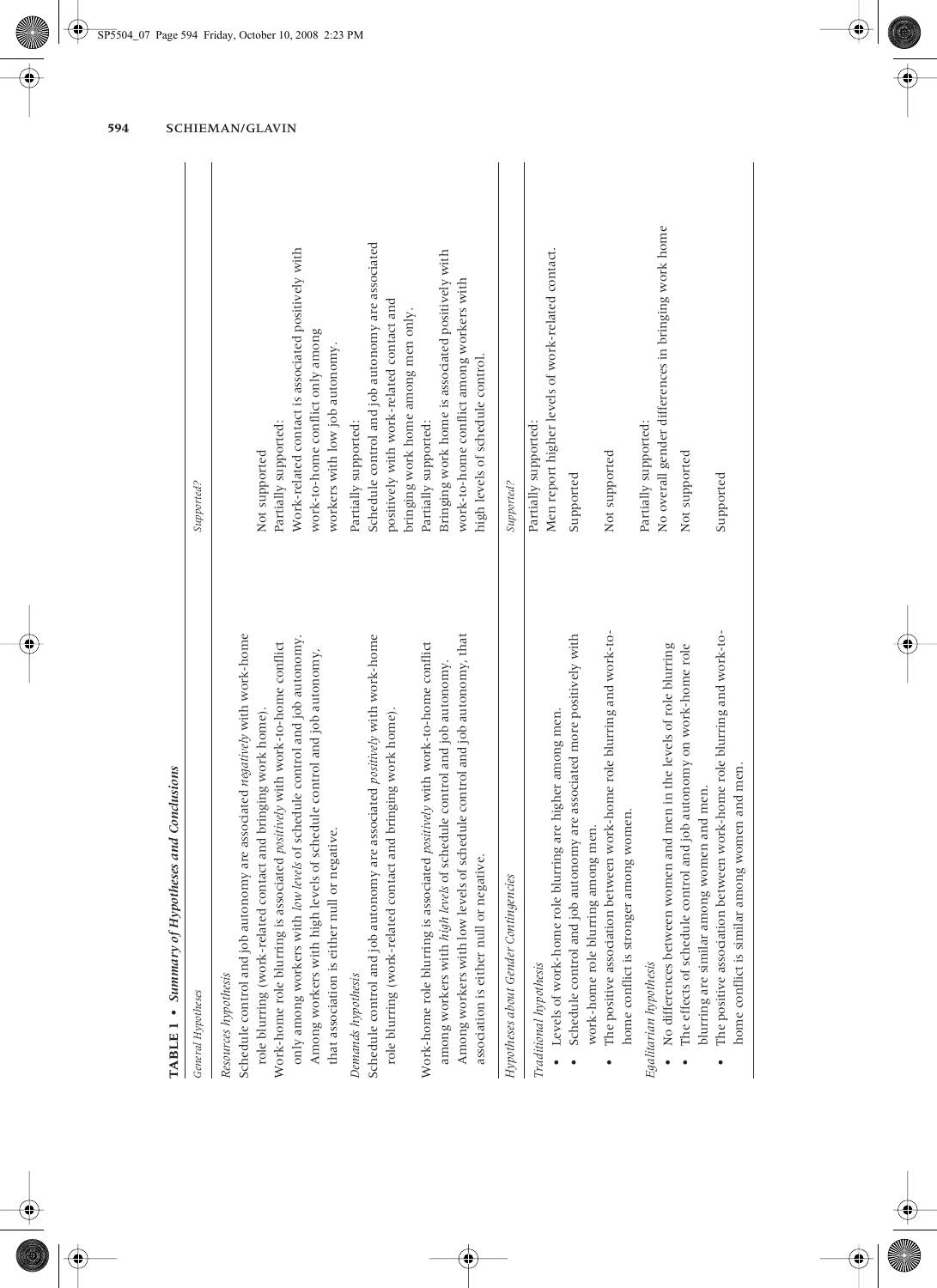role blurring and exacerbate its unfavorable effects on work-to-home conflict. In more specific terms, schedule control and job autonomy should be associated positively with the two measures of work-home role blurring. Further, role blurring should be associated more positively with work-to-home conflict among workers with higher levels of schedule control and job autonomy. Among workers with lower levels of schedule control and job autonomy, that association should be either null or negative.

# *Gender and the Work-Home Interface: Traditional versus Egalitarian Views*

We elaborate on a *gender* view of border theory to further specify the hypotheses outlined above. The broad thesis is that women and men experience the antecedents and consequences of the work-home interface differently. In turn, these different orientations may influence the nature, extent, and consequences of work-home border crossing (Blair-Loy 2003). We outline two perspectives to frame our discussion about the potential role of gender in our hypotheses: the *traditional* versus *egalitarian* views.

The traditional perspective posits that men and women hold different role meanings, values and obligations because of culturally-embedded ideologies about work and family life (Winslow 2005). Joseph Pleck (1977) argued that because women have traditionally prioritized the household, intrusions from home-to-work are more acceptable (and prevalent) than work-to-home intrusions. Similarly, the primacy of work for men implies that workto-home intrusions are "natural" effects of the masculine stereotype of the "good provider." Employers' traditional preference has been a man whose priority is work (not family) and who has a spouse to manage home life (Acker 1990; Kanter 1977; Williams 2000). Moreover, the traditionally gendered division of childcare and household labor limits men's involvement, and by extension, shifts the balance of role commitments towards work (Gerson 1993). The gendered borders of work and family imply that it has been more *acceptable for men* to "take work home," while interference from family to work is more likely for employed women (Duxbury and Higgins 1991; Pleck 1977, 1985). In the language of border theory, the traditional view suggests that there is greater integration of work and family roles for working men and greater segmentation of work and family roles for working women. By extension, based on this traditional view we hypothesize that men should report higher levels of work-home role blurring than women, but role blurring should be unrelated or weakly related to work-to-home conflict for men because it has been normative for them to integrate and blur the borders between work and home. Moreover, schedule control and job autonomy—as indicators of the work devotion schema—should be associated more positively with work-home role blurring among men.

Alternatively, the egalitarian perspective implies that the experiences of the work-home interface are becoming similar for women and men. Decades ago, Pleck (1977) predicted that "the objective demands of the work role . . . will emerge as the primary constraint on men's family role if and when ideological support for the traditional division of family labor by sex is weakened" (p. 421). Several trends may have eroded the influence of traditional ideas, including increases in the number of dual-earner households and shifting gender norms about work and family life (Jacobs and Gerson 2004). Moreover, the weakening of traditional norms should elevate the relevance of work demands for men's involvement in family (Bianchi, Robinson, and Milkie 2006). To the extent that these developments occur without accommodating changes in men's work role and the influence of work on men's identity, levels of work-home role blurring will change because of men's commitment to and involvement in family. Pleck (1977) also foretold of the effects of decreases in occupational sex segregation for women's experience of work-family balance, particularly as women gain access to higher status jobs. Likewise, Hochschild (1997:80) argued that "the female pattern is converging with the male pattern as women increasingly transfer their allegiance to the workplace."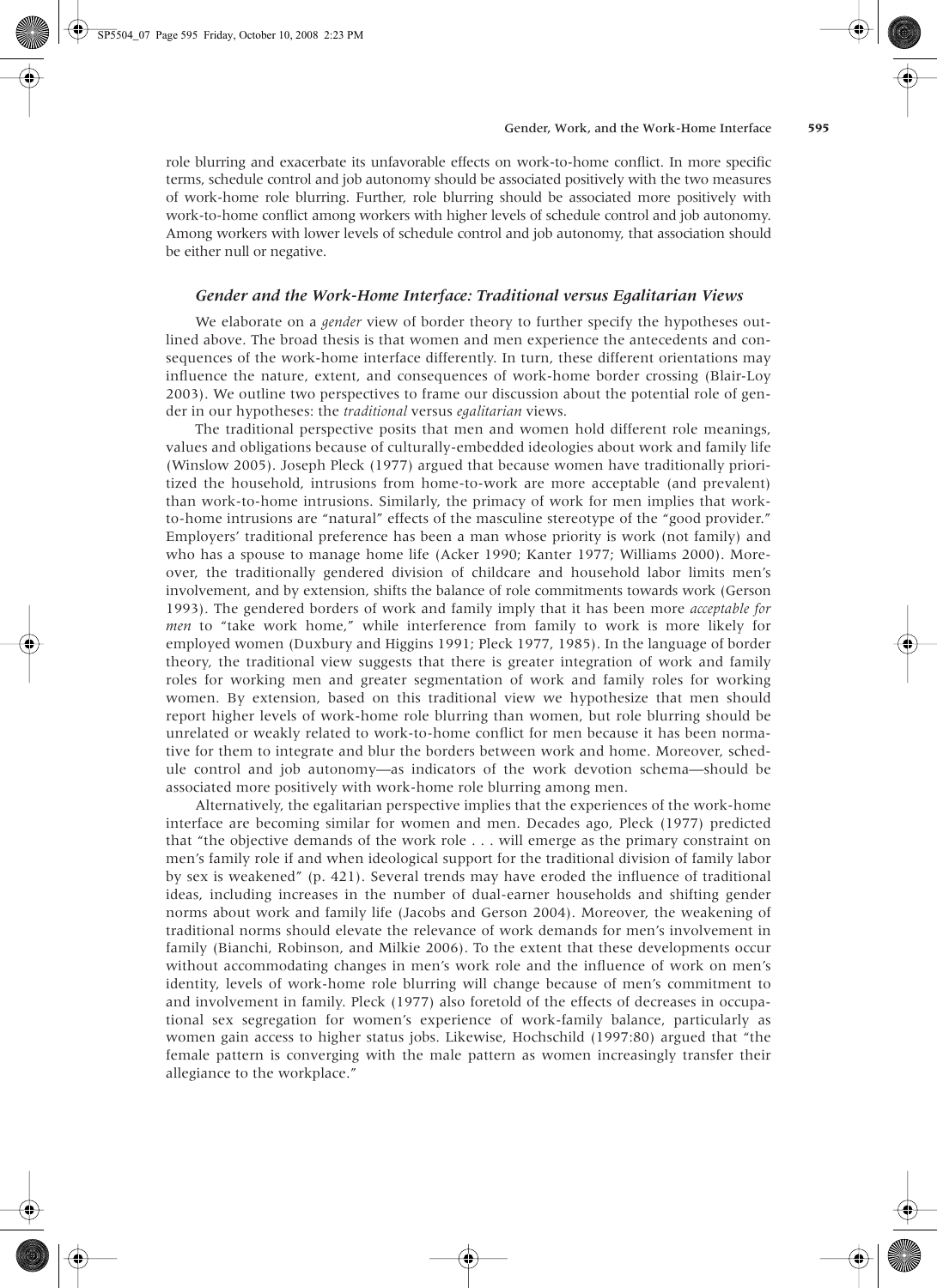Drawing from Mary Blair-Loy's (2003) ideas about role-related devotion schemas, recent trends suggest that men, by devoting more time and energy to the noneconomic aspects of fatherhood, view themselves as more *central participants in the home* (Coltrane 1996; Gerson 1993; Townsend 2002). Although women continue to spend more time on childcare and housework than men (Bianchi et al. 2006; Bird 1999; Bird and Fremont 1991; Hochschild 1989), Makiko Fuma (2005) found that the United States has one of the highest levels of egalitarian division of household labor. Despite lingering gender-asymmetries in work/family balance, increasing egalitarian forces may cause women to become less likely to characterize work as supplemental to family, while men may become less likely to define home roles as supplemental to work (Barnett and Rivers 1996; Grzywacz and Marks 2000). The weakening of traditional norms may also elevate the relevance of work-related demands for men's involvement in family-related roles.

The collective result of these social and cultural transformations, as we interpret them, should involve the expansion of expectations for men's contributions to household duties and women's contributions to the workplace, with subsequently greater work-home role blurring for all. For our hypotheses, these patterns should contribute to a *greater equalization* across genders in: (1) the level of exposure to work-home role blurring; (2) the manner in which schedule control and job autonomy predict work-home role blurring; and (3) any observed associations between role blurring and levels of work-to-home conflict.

### **Methods**

### *Sample*

The data derive from the 2002 National Study of the Changing Workforce, a nationally representative sample of the U.S. labor force interviewed by telephone between October 2002 and June 2003. Eligible participants were 18 years of age or older and participating in the paid labor force, and were randomly selected using a random-digit-dial method. A response rate of between 52 and 61 percent of eligible respondents yielded the full sample, with a 98 percent completion rate (Bond et al. 2003).<sup>3</sup> We exclude participants with missing values on focal and control measures.<sup>4</sup> This yielded a final working sample of 2,671 individuals.

#### *Focal Measures*

*Receiving Work-Related Contact Outside of Normal Work Hours.* One item assesses the frequency that individuals are contacted for work-related reasons outside of normal work hours: "How often do coworkers, supervisors, managers, customers, or clients contact you about work-related matters outside normal work hours? Include telephone, cell phone, beeper and pager calls, as well as faxes and e-mail that you have to respond to." Response choices are "never" (1), "occasionally" (2), "fairly regularly but less than once a week" (3), "once a week" (4), "several times a week" (5), "once a day" (6), "several times a day" (7), and "many times a day" (8).

<sup>3.</sup> An exact response rate could not be determined because of incomplete data on the eligibility of households contacted. Eligibility estimates were thus used to predict the resulting response rate range (Bond et al. 2003).

<sup>4.</sup> We dropped 139 cases (<5 percent of the total sample) from the analyses due to missing responses. The majority of these missing values originated from the *bringing work home* measure (95 cases dropped). Subsequent analyses showed that the data losses due to this measure were random.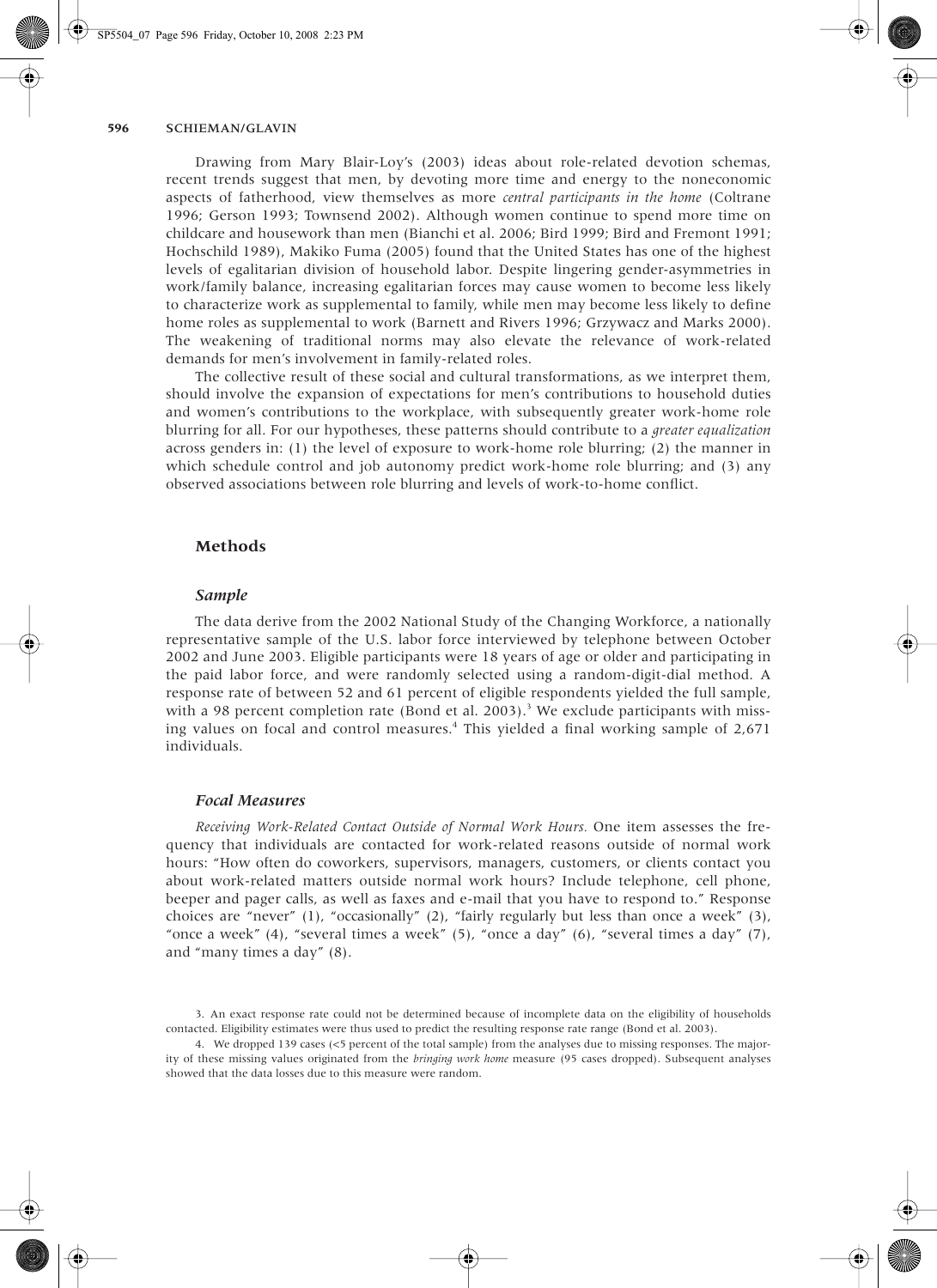*Bringing Work Home.* One item asks: "How often do you do any paid or unpaid work at home that is part of your job?" Response choices are "never" (1), "a few times a year" (2), "about once a month"  $(3)$ , "about once a week"  $(4)$ , "more than once a week"  $(5)$ .

*Work-to-Home Conflict.* Five items assess the frequency that individuals have experienced work-to-home conflict in the past three months: "How often have you not had enough time for your family or other important people in your life because of your job?"; "How often have you not had the energy to do things with your family or other important people in your life because of your job?"' "How often has work kept you from doing as good a job at home as you could?"; "How often have you not been in a good mood at home because of your job?"; and "How often has your job kept you from concentrating on important things in your family and personal life?" Response choices are coded as "never" (1), "rarely" (2), "sometimes" (3), "often" (4), and "very often" (5). We coded and averaged items such that higher scores indicate higher levels of workto-home conflict ( $\alpha$  = .87). This index and the two work-home role-blurring measures described above have been used in other recently published studies (Voydanoff 2004, 2005a).

*Schedule Control.* One question asks participants about schedule control: "Overall, how much control would you say you have in scheduling your work hours?" Response choices are coded as "none" (0), "very little" (1), "some" (2), "a lot" (3), "complete" (4).

*Job Autonomy.* Participants were asked the extent they agree or disagree with the following three statements: "I have the freedom to decide what I do on my job?"; "It is basically my own responsibility to decide how my job gets done"; and "I have a lot of say about what happens on my job." Response choices are coded as "strongly disagree" (1), "somewhat disagree" (2), "somewhat agree" (3), and "strongly agree" (4). We averaged the items such that higher scores indicate higher levels of job autonomy ( $\alpha$  = .69).

*Gender.* We use dummy codes for men (0) and women (1).

# *Control Measures*

*Age.* We coded participants' age in years.

*Race.* We coded participants' race as white (1) versus all other categories (0).

*Married.* We coded marital status as married (1) versus all other categories (0).

*Children.* This is coded as the number of children under 18 living in the household, ranging from no children to 4 or more children under age 18 living at home.

*Education.* Education is coded as "less than high school (1), "high school or GED (2)," "some college (3)," "associate degree (4)," "four-year college degree (5)," and "graduate or professional degree (6)."

*Occupation.* Participants are categorized into the following occupational groups: "executives," "professionals," "technical," "sales," "administrative" "service," and "production." We use the modal category "professionals" as the contrast category in all regression analyses.

*Job Demands.* Job demands is assessed with responses to the following items: "My job requires that I work very fast;" "My job requires that I work very hard;" "I never seem to have enough time to get everything done on my job;" "My job is very emotionally demanding and tiring;" and "My job is very physically demanding and tiring." Response choices are "strongly disagree" (1), "somewhat disagree" (2), "somewhat agree" (3), and "strongly agree" (4). We scored and averaged the items such that higher scores indicate more job demands ( $\alpha$  = .62).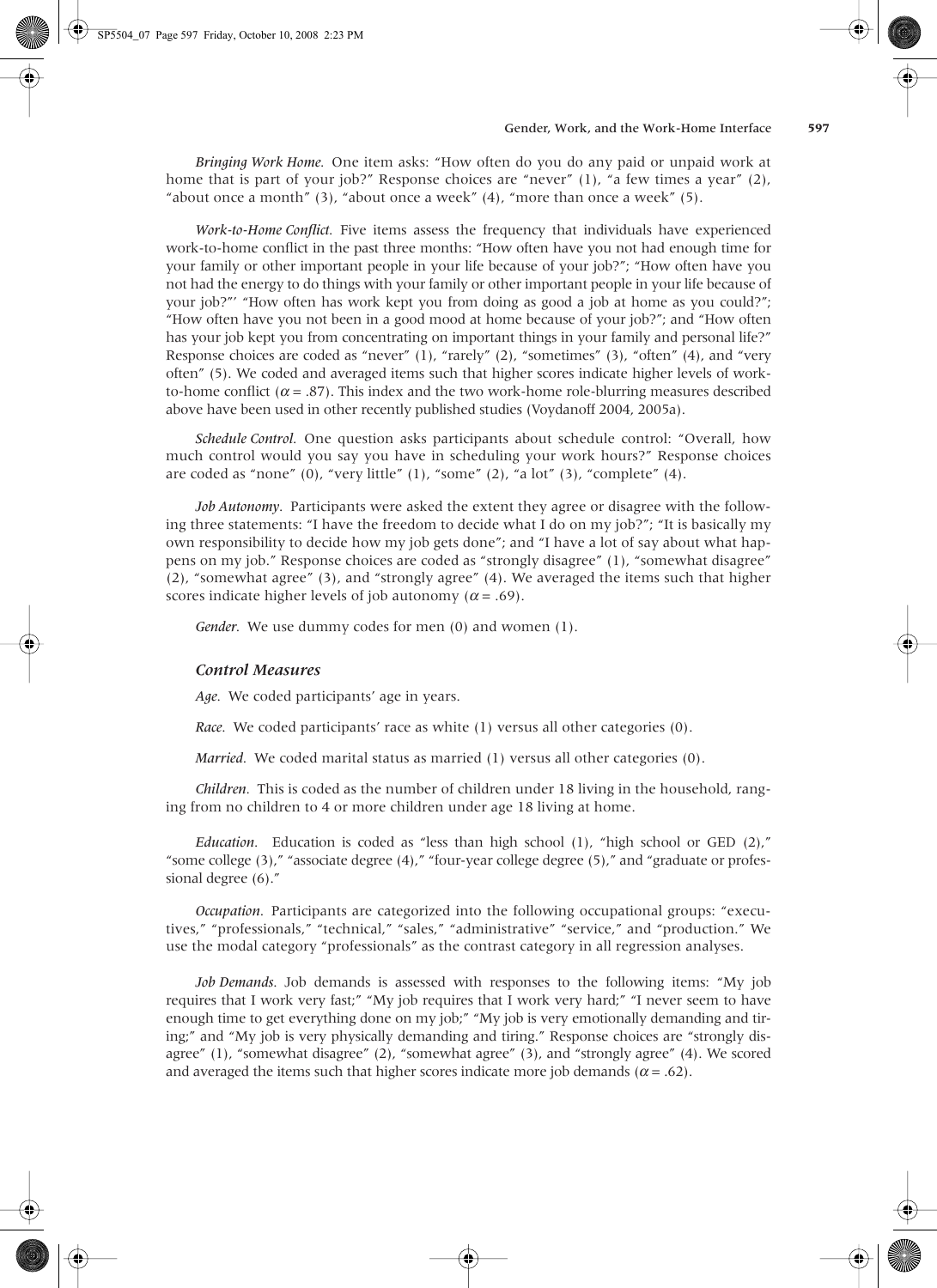*Work Hours.* We contrast participants who work "fewer than 40 hours per week" with workers in two other categories: "40 to 49 hours per week" and "more than 50 hours per week."

*Supervisor.* One item asks participants: "Is supervising or managing other people a major part of your job?" We coded "yes" responses as 1 ("supervisor") and "no" responses as 0.

*More Than One Job.* We also controlled for whether or not the individual only has one job (coded 0) versus more than one job (coded 1).

*Regular Daytime Shift.* One item assesses whether or not participants' main job is a regular day-time shift (coded 1) versus some other type of shift (coded 0).

Without outlining the details of *each* specific potential influence of our control measures, we briefly explain our rationale for their inclusion. We adjust for these controls because they may influence our focal associations. Age, race, marital status, and the presence of children in the household are basic control measures found in most work-home interface research. In the case of age, for example, the few population-based studies that have assessed age patterns yield mixed conclusions. Some have found that age is associated negatively (and linearly) with work-nonwork interference (Mennino, Rubin, and Brayfield 2005) while others document that workers in middle adulthood report the highest levels of work-nonwork interference (Grzywacz, Almeida, and McDonald 2002; Bellavia and Frone 2005). Although less is known about the influence of race, there are indications that statuses associated with the home role influence various aspects of the work-home interface (see Jacobs and Gerson 2004). In addition, it is apparent that education, occupation, job demands, work hours, and supervisor status may have influential consequences on the measures involved in our hypothesized focal associations. For example, the well-educated and professionals report higher levels of work-to-home conflict (Schieman, Kurashina, and Van Gundy 2006).

#### *Plan of Analyses*

After reporting descriptive statistics (Table 2), we present multivariate analyses in Tables 3, 4, and 5 to test our hypotheses; all models use ordinary least squares (OLS) regression techniques. In Tables 3 and 4, we test three models with the role blurring measures as the dependent variables. In the first model, we regress work-related contact (or bringing work home) on schedule control, job autonomy, gender, and control measures. The next two models test the gender-contingent effects of schedule control (Model 2) and job autonomy (Model 3). In Table 5, we report the results for work-to-home conflict as the dependent variable. Model 1 of Table 5 regresses work-to-home conflict on schedule control, job autonomy, gender, and control measures (excluding work-home role blurring measures). Model 2 includes role blurring measures and gender but excludes schedule control and job autonomy. The separate inclusion of work conditions versus role blurring conditions allows us to assess the independent versus shared contributions of each. Then, in Model 3 we include work conditions and role blurring measures simultaneously. In Model 4, we test for interactions between work conditions and role blurring conditions, but only report statistically significant effects (job autonomy  $\times$  work contact and schedule control  $\times$  bringing working home).

# **Results**

## *Descriptive Statistics*

Table 2 reports descriptive statistics. As Voydanoff (2005a) reported, there are no gender differences in bringing work home and work-to-home conflict. By contrast, men report higher levels of receiving work-related contact. Although we observe no gender differences in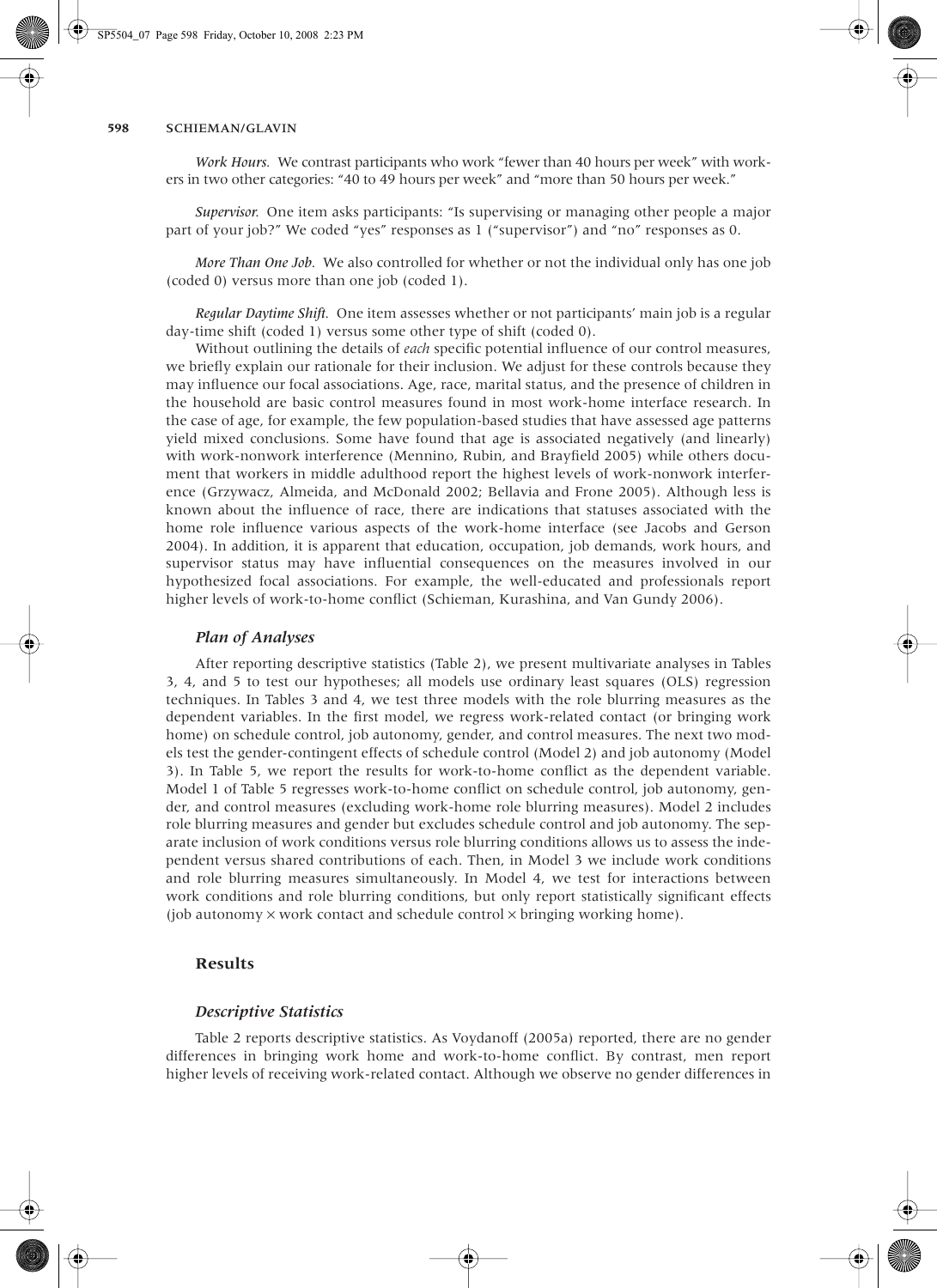|                                    | Men (1,119) | Women (1,552) | Total (2,671) |
|------------------------------------|-------------|---------------|---------------|
| Focal measures                     |             |               |               |
| Work-to-home conflict              | 2.530       | 2.474         | 2.497         |
| Work-related contact               | $2.837***$  | 2.382         | 2.573         |
| Bringing work home                 | 2.240       | 2.209         | 2.222         |
| Schedule control                   | 2.914       | 2.917         | 2.916         |
| Job autonomy                       | $3.046***$  | 2.926         | 2.976         |
| Control measures                   |             |               |               |
| Age                                | $41.136*$   | 42.133        | 41.715        |
| White                              | .812        | .801          | .806          |
| Married                            | $.642***$   | .531          | .577          |
| Number of children                 | $.848*$     | .746          | .789          |
| Education                          | 3.652       | 3.744         | 3.706         |
| Production occupations             | $.351***$   | .084          | .196          |
| Service occupations                | $.090*$     | .117          | .106          |
| Administrative support occupations | $.080***$   | .215          | .158          |
| Sales occupations                  | .078        | .095          | .088          |
| Technical occupations              | .041        | .048          | .045          |
| Professional occupations           | $.209***$   | .282          | .251          |
| <b>Executive occupations</b>       | .151        | .159          | .156          |
| Work hours (fewer than 40)         | $.106***$   | .295          | .216          |
| Work hours (40 to 49)              | .505        | .498          | .501          |
| Work hours (50 and above)          | $.389***$   | .206          | .283          |
| Supervisor                         | $.428***$   | .346          | .380          |
| Job demands                        | 2.766       | 2.760         | 2.763         |
| More than one job                  | .184        | .171          | .177          |
| Regular shift                      | $.739*$     | .782          | .764          |

**TABLE 2 •** *Descriptive Statistics for all Study Variables* 

\**p* < .05 \*\**p* < .01 \*\*\**p* < .001 (two-tailed tests for differences between men and women)

levels of schedule control, men have a higher average level of job autonomy than women. Among the control measures, men tend to be younger than women, are more likely to be married, work longer hours, and are more likely to be supervisors. Men are more likely to work in production jobs, while women are more likely to hold administrative, service, and professional jobs.

# *Receiving Work-Related Contact Outside of Normal Work Hours*

In Model 1 of Table 3, we observe that schedule control and job autonomy are associated *positively* and independently with the frequency of receiving work-related contact outside of normal work hours; in addition, men report more contact than women. Model 2 indicates that the association between schedule control and contact is more positive among men (see Figure 1). Likewise, in Model 3, the positive association between job autonomy and contact is more positive among men (see Figure 2). Collectively, these patterns are more suggestive of the patterns predicted by the demands hypotheses: Schedule control and job autonomy are associated more positively with work-home role blurring in the form of receiving workrelated contact. And, consistent with the traditional view, these patterns are much stronger among men.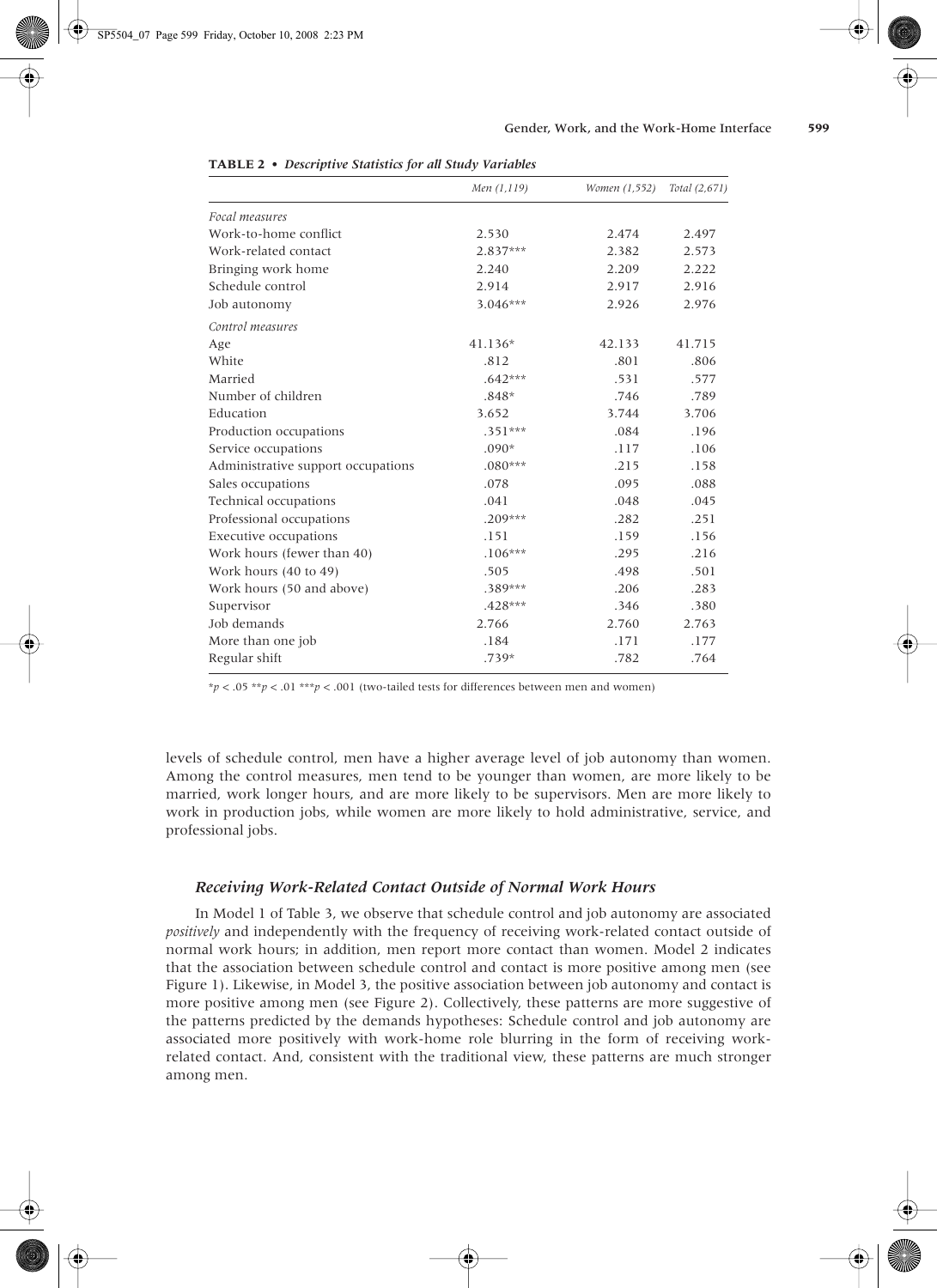|                                        | Model 1              | Model 2               | Model 3               |
|----------------------------------------|----------------------|-----------------------|-----------------------|
| Focal associations                     |                      |                       |                       |
| Schedule control                       | $.134***$            | $.234***$             | $.132***$             |
|                                        | (.026)               | (.040)                | (.026)                |
| Job autonomy                           | $.185***$            | $.183***$             | $.341***$             |
|                                        | (.048)               | (.048)                | (.071)                |
| Women                                  | $-.235***$           | $-.228**$             | $-.225$ **            |
|                                        | (.080)               | (.080)                | (.080)                |
| Schedule control × women               |                      | $-.161$ <sup>**</sup> |                       |
|                                        |                      | (.049)                |                       |
| Job autonomy × women                   |                      |                       | $-.254$ <sup>**</sup> |
|                                        |                      |                       | (.087)                |
|                                        |                      |                       |                       |
| Control measures                       |                      |                       |                       |
| Age                                    | $-.004$              | $-.004$               | $-.004$               |
|                                        | (.003)               | (.003)                | (.003)                |
| White                                  | .156 <sup>†</sup>    | $.167*$               | $.155^+$              |
|                                        | (.083)               | (.083)                | (.083)                |
| Married                                | $-.064$              | $-.063$               | $-.070$               |
|                                        | (.071)               | (.071)                | (.071)                |
| Number of children                     | .045                 | .045                  | .044                  |
|                                        | (.032)               | (.032)                | (.032)                |
| Education                              | $.157***$            | $.155***$             | $.157***$             |
|                                        | (.034)               | (.034)                | (.034)                |
| Production <sup>a</sup>                | $-.404***$           | $-.366$ <sup>**</sup> | $-.399**$             |
|                                        | (.123)               | (.123)                | (.123)                |
| Service <sup>a</sup>                   | $-.326*$             | $-.325*$              | $-.324"$              |
|                                        | (.134)               | (.134)                | (.134)                |
| Administrative <sup>a</sup>            | $-.513***$           | $-.508***$            | $-.523***$            |
|                                        | (.114)               | (.114)                | (.114)                |
| Sales <sup>a</sup>                     | $-.221$ <sup>+</sup> | $-.227$ <sup>+</sup>  | $-.245^{\dagger}$     |
|                                        | (.134)               | (.134)                | (.134)                |
| Technical <sup>a</sup>                 | $-.560***$           | $-.555***$            | $-.573***$            |
|                                        | (.167)               | (.166)                | (.167)                |
| Executive <sup>a</sup>                 | $-.138$              | $-.135$               | $-.144$               |
|                                        | (.107)               | (.107)                | (.107)                |
| Work hours $(40 \text{ to } 49)^b$     | $-.005$              | $-.012$               | .002                  |
|                                        | (.088)               | (.088)                | (.088)                |
| Work hours (50 and above) <sup>b</sup> | $.687***$            | $.668***$             | $.687***$             |
|                                        | (.104)               | (.103)                | (.103)                |
| Supervisor                             | $.612***$            | $.617***$             | $.614***$             |
|                                        | (.072)               | (.072)                | (.072)                |
| Job demands                            | $.353***$            | $.353***$             | $.353***$             |
|                                        | (.052)               | (.052)                | (.052)                |
| More than one job                      | $.264$ **            | $.267**$              | $.265$ <sup>**</sup>  |
|                                        | (.085)               | (.085)                |                       |
|                                        | $-.337***$           | $-.337***$            | (.085)<br>$-.338***$  |
| Regular shift                          |                      |                       |                       |
|                                        | (.081)               | (.081)                | (.081)                |
| Constant                               | 1.144                | 1.136                 | 1.130                 |
| $R^2$                                  | .218                 | .222                  | .221                  |

**Table 3 •** *Regression of Receiving Work-Related Contact on Schedule Control, Job Autonomy, Gender, Interaction Terms, and Control Measures* 

† *p* < .10 \**p* < .05 \*\**p* < .01 \*\*\**p* < .001 (two-tailed tests)

a Compared to professional occupations.

<sup>b</sup>Compared to fewer than 40 hours per week.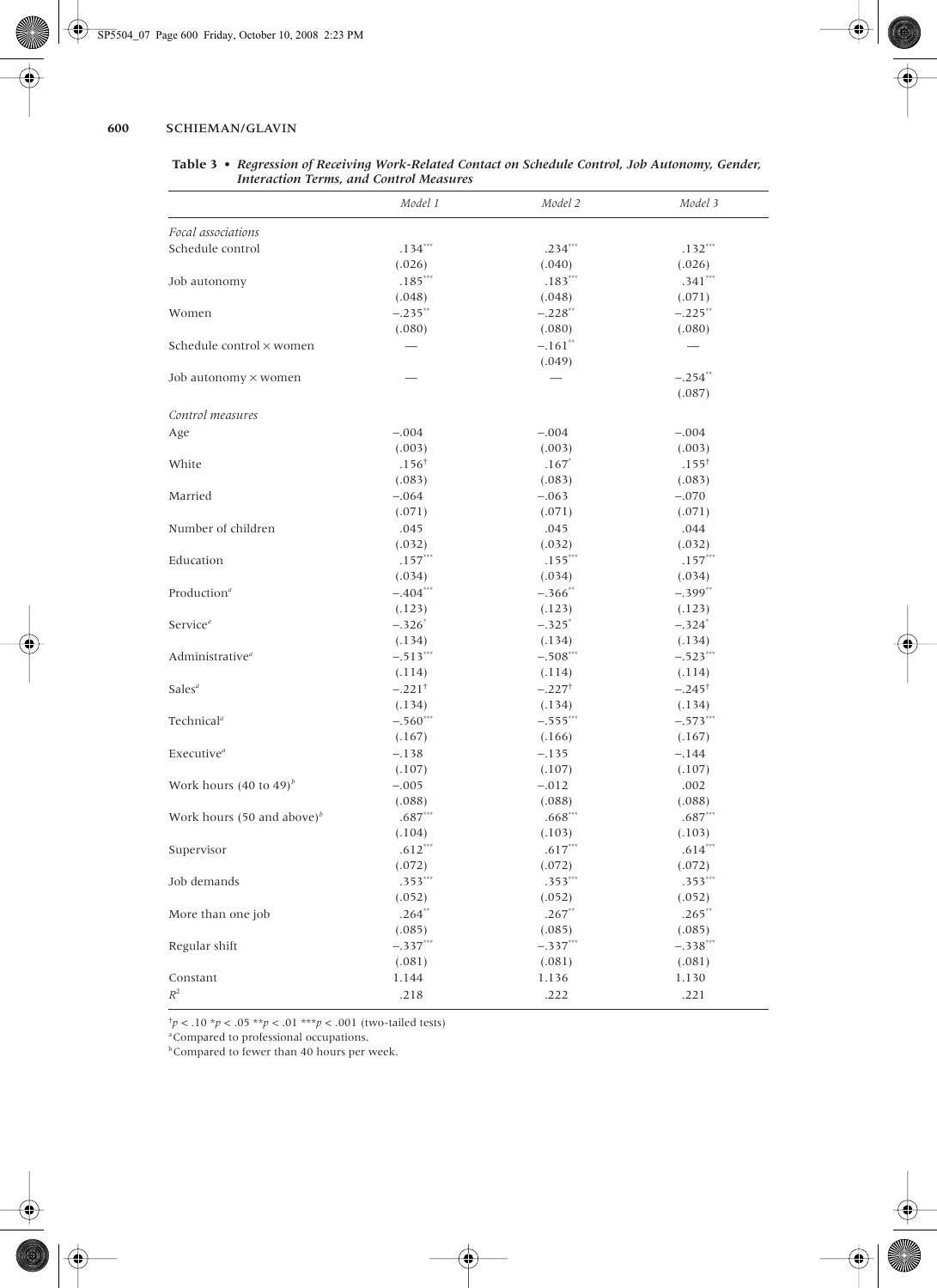

Notes: Predicted values shown above are derived from Model 2 of Table 3. All control variables are held constant at their respective means. For categorical/contrast codes (i.e., occupation), we solved the equation using the modal response.

#### **Figure 1** *• Gender Differences in the Association between Schedule Control and Receiving Work-Related Contact Outside of Normal Work Hours*

Although peripheral to our focal associations, the findings among our control measures deserve brief mention. Specifically, the following report more frequent work-related contact: The well-educated, supervisors, individuals in professional occupations, workers in highly demanding jobs, and individuals who work long hours, irregular shifts, or have multiple jobs.

#### *Bringing Work Home*

As shown in Model 1 of Table 4, job autonomy is associated positively with bringing work home (consistent with the demands hypothesis). Although we initially observe no variations in levels of bringing work home across levels of schedule control or gender, Model 2 indicates a significant interaction between schedule control and gender. Specifically, schedule control is associated positively with bringing work home among men only—a pattern consistent with the demands hypothesis and traditional view (see Figure 3). By contrast, Model 3 shows that job autonomy is associated positively with bringing work home similarly for women and men.<sup>5</sup> Among the basic control measures, the following tend to report bringing work home more frequently: the married, the well-educated, supervisors, professionals, workers in more demanding jobs, and those working regular shifts and working more than 40 hours per week.

5. Some readers may wonder about the role of occupational status in our focal associations. For example, it is plausible that the observed effects of schedule control and autonomy are the result of occupational status in which jobs are put together as packages of demands and resources. To address this concern, our models indicate the *net effects* of schedule control and job autonomy once we have adjusted for occupation (and an array of work conditions). Thus, we observe the effects of schedule control and job autonomy even after adjusting for occupation and other potentially influential work conditions.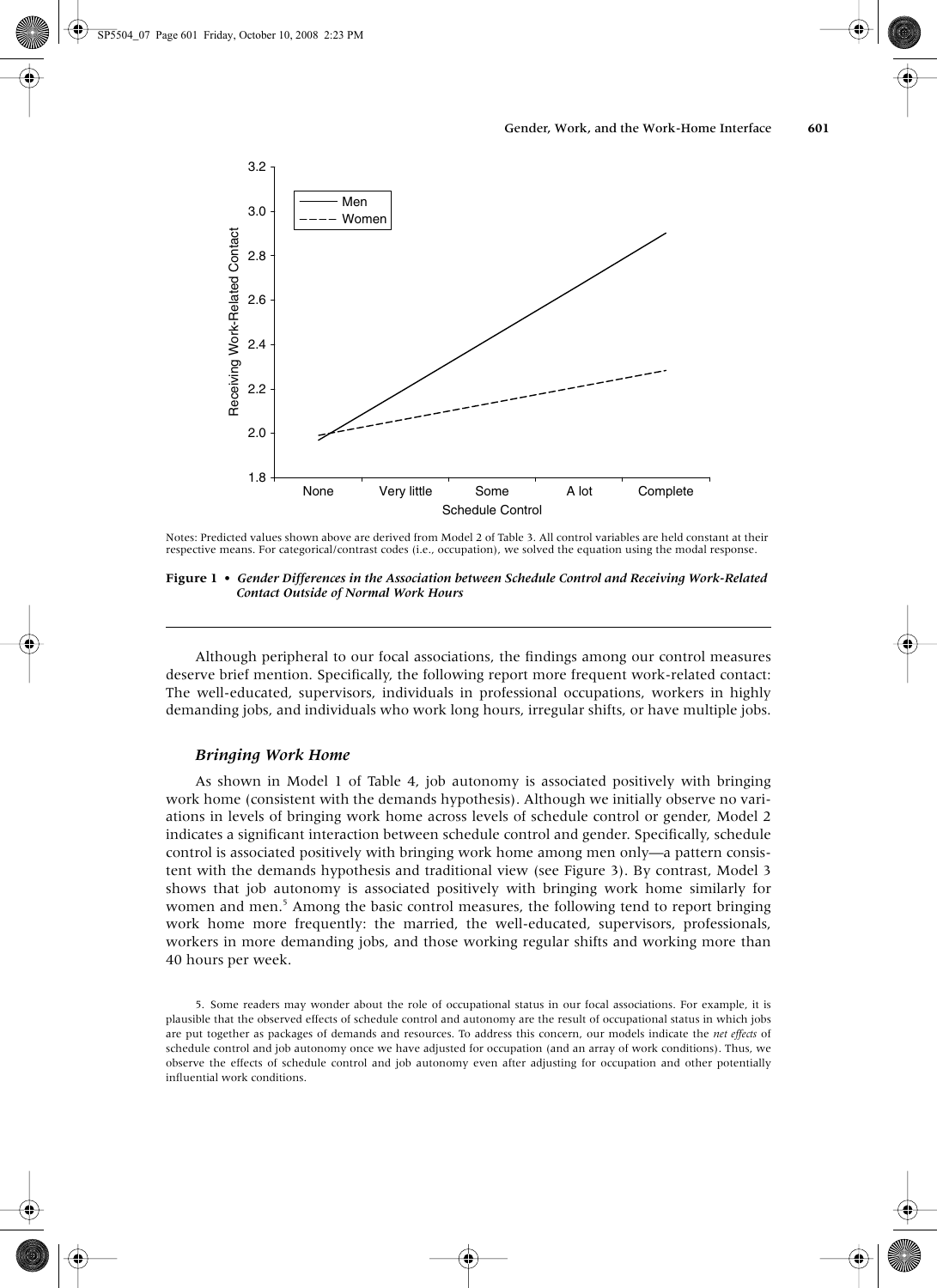

Notes: Predicted values shown above are derived from Model 3 of Table 3. All control variables are held constant at their respective means. For categorical/contrast codes (i.e., occupation), we solved the equation using the modal response.

**Figure 2 •** *Gender Differences in the Association between Job Autonomy and Receiving Work-Related Contact Outside of Normal Work Hours*

#### *Work-to-Home Conflict*

In Table 5 we regress work-to-home conflict on flexible work conditions and the role blurring measures. Schedule control and job autonomy are associated negatively with workto-home conflict (see Model 1). While these patterns underscore the resource elements of these conditions, we also observe in Model 2 that receiving work-related contact and bringing work home are associated positively with work-to-home conflict—patterns consistent with the demands hypothesis. The simultaneous inclusion of work conditions and role blurring in Model 3 indicates that the negative effects of schedule control and job autonomy are slightly concealed by their positive associations with work-home role blurring.

In analyses of interaction effects, we observe in Model 4 that the positive association between receiving work-related contact and work-to-home conflict is positive and significant among workers who have *lower* levels of job autonomy (see Figure 4); among those with high autonomy, there is no association between work contact and work-to-home conflict. These patterns reinforce the resource view of job autonomy. However, when we examine the interaction effect between schedule control and bringing work home, our observations support the demands hypothesis: bringing work home is associated positively with work-to-home conflict among individuals who report more schedule control (see Figure 5).<sup>6</sup> In tests for

<sup>6.</sup> We interpret the job autonomy  $\times$  contact and schedule control  $\times$  bringing work home interaction coefficient with respect to the ways that levels of job autonomy and schedule control modify the associations between those forms of workhome role blurring and work-to-home conflict. It is plausible to interpret the interaction differently by focusing on the ways that role blurring modifies the association between job autonomy/schedule control and work-to-home conflict. We chose the former interpretation, however, because of a theoretical interest in understanding the ways that hypothesized work-related "resources or demands" influence that relationship between work-home role blurring and work-to-home conflict.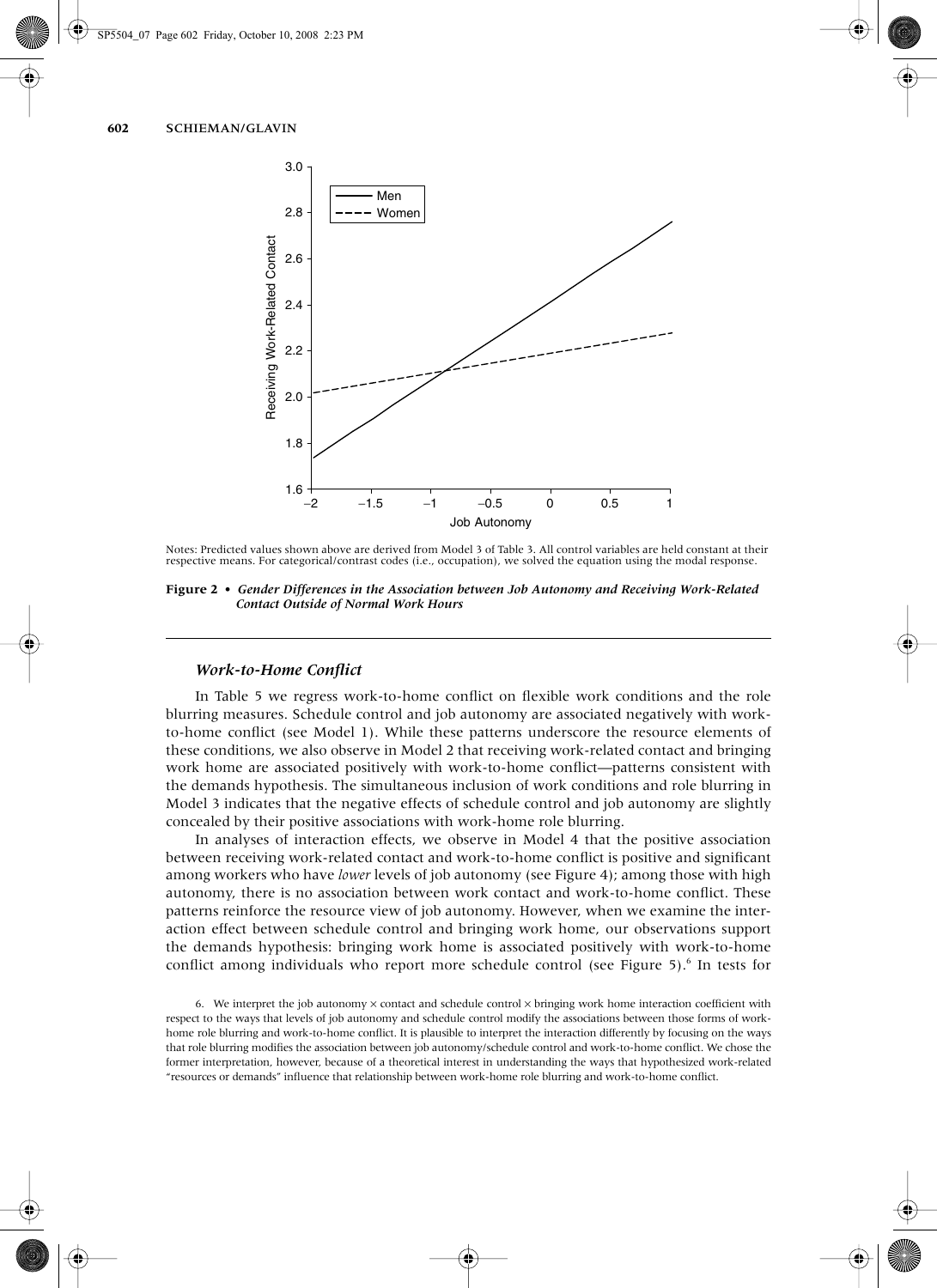|                                        | Model 1     | Model 2           | Model 3              |
|----------------------------------------|-------------|-------------------|----------------------|
|                                        |             |                   |                      |
| Focal associations                     |             |                   |                      |
| Schedule control                       | .024        | $.090**$          | .024                 |
|                                        | (.019)      | (.029)            | (.019)               |
| Job autonomy                           | $.115***$   | $.114***$         | $.117*$              |
|                                        | (.034)      | (.034)            | (.051)               |
| Women                                  | .069        | .073              | .069                 |
|                                        | (.057)      | (.057)            | (.057)               |
| Schedule control × women               |             | $-.106**$         |                      |
|                                        |             | (.035)            |                      |
| Job autonomy × women                   |             |                   | $-.005$              |
|                                        |             |                   | (.061)               |
| Control measures                       |             |                   |                      |
| Age                                    | .001        | .001              | .001                 |
|                                        | (.002)      | (.002)            | (.002)               |
| White                                  | $.097+$     | .105 <sup>†</sup> | .097 <sup>†</sup>    |
|                                        | (.059)      | (.059)            | (.059)               |
| Married                                | $.136**$    | $.137**$          | $.136**$             |
|                                        | (.050)      | (.050)            | (.050)               |
| Number of children                     | .016        | .016              | $.016$ <sup>**</sup> |
|                                        | (.022)      | (.022)            | (.022)               |
| Education                              | $.275***$   | $.273***$         | $.275***$            |
|                                        | (.024)      | (.024)            | (.024)               |
| Production <sup>a</sup>                | $-1.177***$ | $-1.151***$       | $-1.177***$          |
|                                        | (.087)      | (.087)            | (.087)               |
| Service <sup>a</sup>                   | $-.812***$  | $-.812***$        | $-.812***$           |
|                                        | (.095)      | (.095)            | (.095)               |
| Administrative <sup>a</sup>            | $-1.032***$ | $-1.029***$       | $-1.032***$          |
|                                        | (.081)      | (.081)            | (.081)               |
| Sales <sup>a</sup>                     | $-.688$ *** | $-.692***$        | $-.688$ ***          |
|                                        | (.095)      | (.095)            | (.095)               |
| Technical <sup>a</sup>                 | $-.813***$  | $-.809***$        | $-.813***$           |
|                                        | (.118)      | (.118)            | (.118)               |
| Executive <sup>a</sup>                 | $-.405***$  | $-.403***$        | $-.405***$           |
|                                        | (.076)      | (.076)            | (.077)               |
| Work hours $(40 \text{ to } 49)^b$     | $.227***$   | $.223***$         | $.227***$            |
|                                        | (.063)      | (.062)            | (.063)               |
| Work hours (50 and above) <sup>b</sup> | $.793***$   | $.780***$         | $.793***$            |
|                                        | (.073)      | (.073)            | (.073)               |
| Supervisor                             | $.192***$   | $.195***$         | $.192***$            |
|                                        | (.051)      | (.051)            | (.051)               |
| Job demands                            | $.222***$   | $.222***$         | $.222***$            |
|                                        | (.037)      | (.036)            | (.037)               |
| More than one job                      | .088        | .090              | .088                 |
|                                        | (.060)      | (.060)            | (.060)               |
| Regular shift                          | $.158**$    | $.158**$          | $.158**$             |
|                                        | (.057)      | (.057)            | (.057)               |
| Constant                               | .259        | .254              | .259                 |
| $R^2$                                  | .397        | .399              | .397                 |
|                                        |             |                   |                      |

**Table 4 •** *Regression of Bringing Work Home on Schedule Control, Job Autonomy, Gender, Interaction Terms, and Control Measures* 

† *p* < .10 \**p* < .05; \*\**p* < .01; \*\*\**p* < .001 (two-tailed tests)

a Compared to professional occupations.

**bCompared to fewer than 40 hours per week.**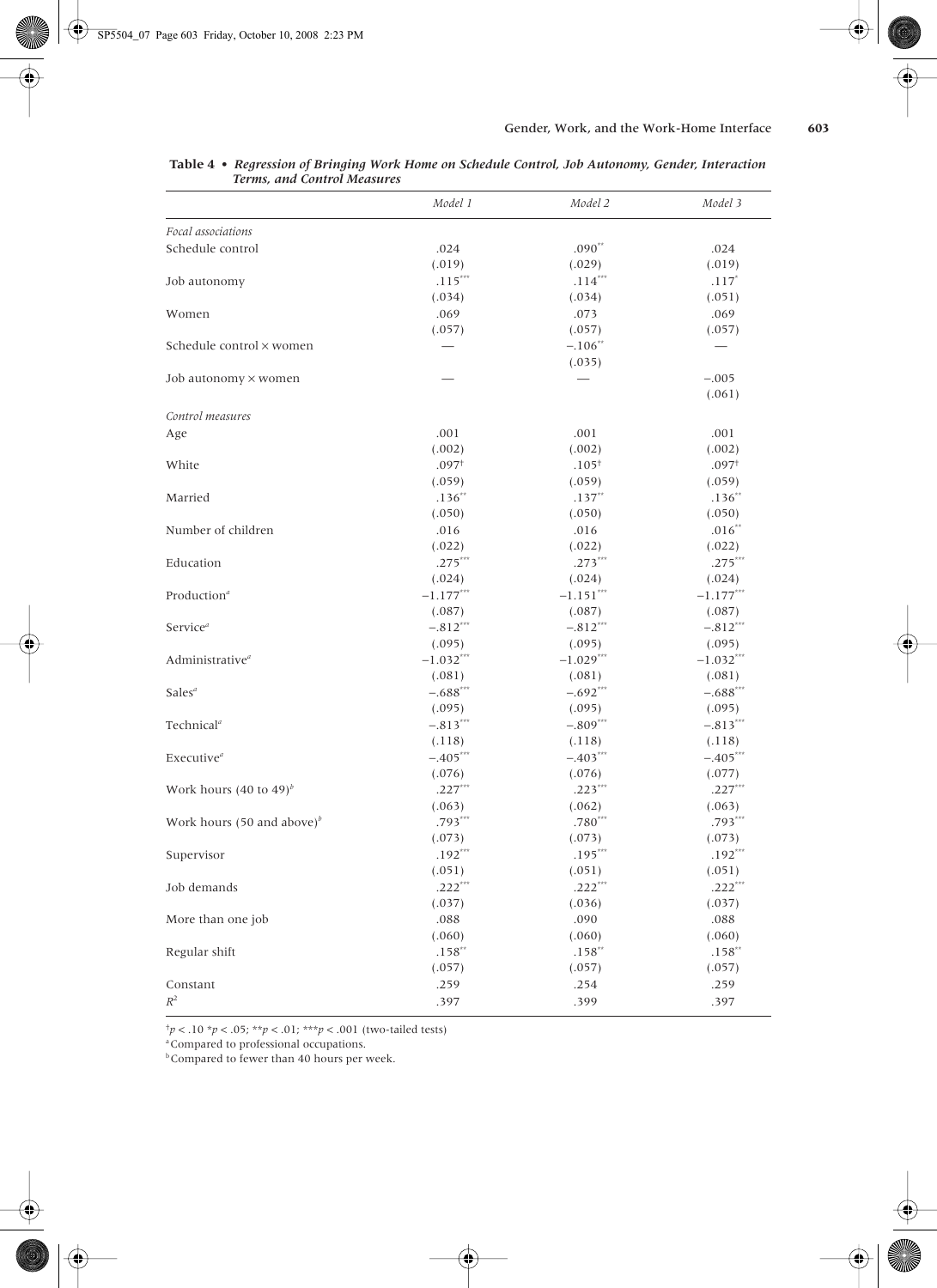

Notes: Predicted values shown above are derived from Model 2 of Table 4. All control variables are held constant at their respective means. For categorical/contrast codes (i.e., occupation), we solved the equation using the modal response.

**Figure 3 •** *Gender Differences in the Association between Schedule Control and Bringing Work Home* 

gender contingent effects of work contact and bringing work home, we observed that the positive associations between those role blurring measures and work-to-home conflict are similar among women and men. Table 1 summarizes these results and shows whether they provide support for disconfirmation of the *demands* versus *resources* and *traditional* versus *egalitarian* hypotheses.

# **Discussion**

Our study contributes to and extends three central themes in the work-home interface literature: (1) Work conditions that are typically viewed as resources—schedule control and job autonomy—are associated in different ways with work-home role blurring; (2) The association between work-home role blurring and work-to-home conflict varies differently across levels of schedule control and job autonomy, and those contingencies depend on the form of role blurring being considered; and (3) Despite broad sociocultural changes in work and family life that are suggestive of egalitarian trends, several of our observations vary for women and men. In general, these findings challenge the widespread view that schedule control and job autonomy *uniformly* function as resources that help people avoid trouble at the workhome border.

In an effort to test and refine border theory, we proposed two hypotheses. The resources hypothesis predicted that schedule control and job autonomy would be associated negatively with work-home role blurring and that role blurring would be associated positively with work-to-home conflict only among workers with low levels of schedule control and job autonomy. By contrast, the demands hypothesis predicted that schedule control and autonomy would be associated positively with work-home role blurring and that role blurring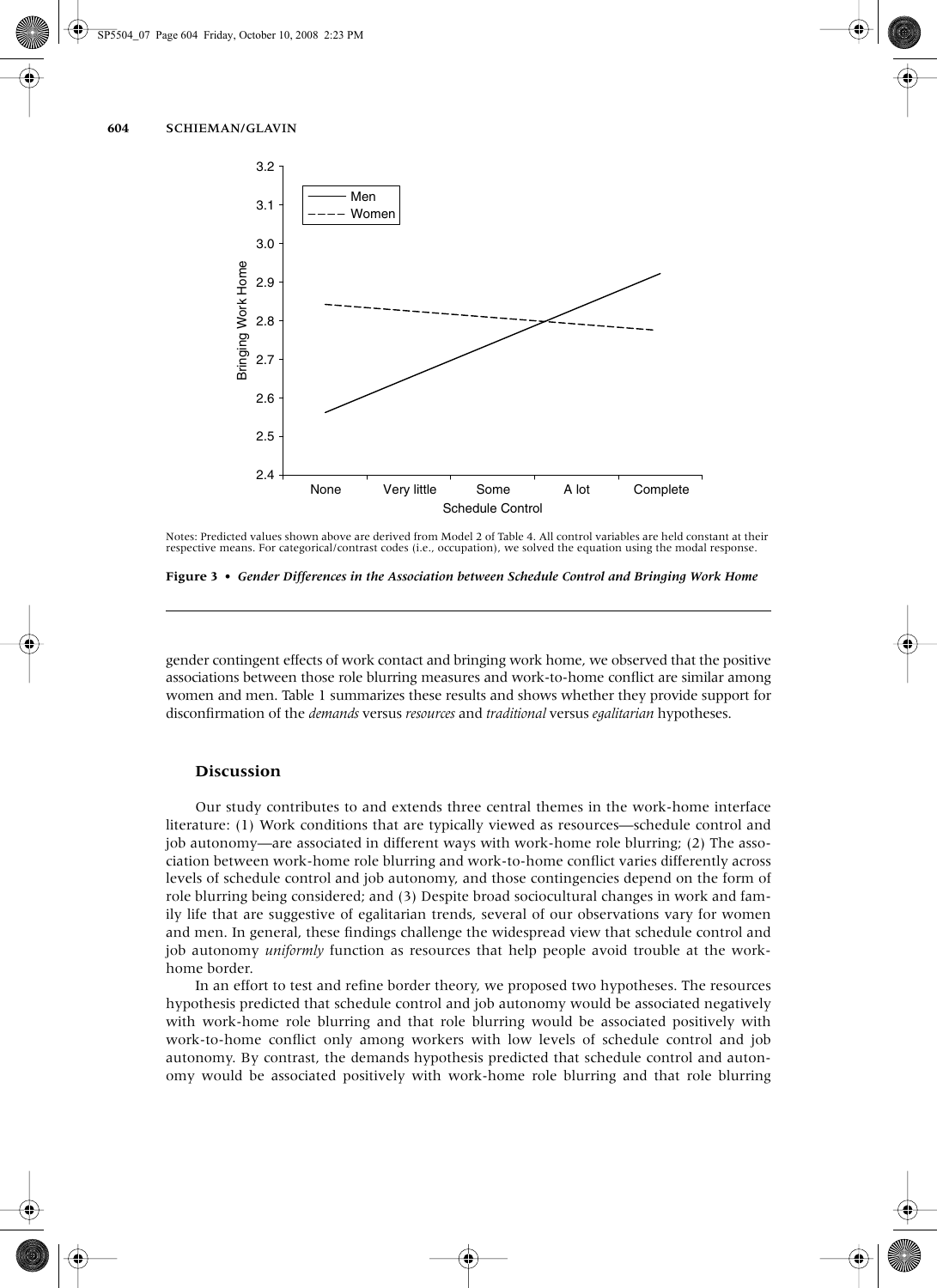|                                              | Model 1    | Model 2             | Model 3      | Model 4           |
|----------------------------------------------|------------|---------------------|--------------|-------------------|
| Focal associations                           |            |                     |              |                   |
| Schedule control                             | $-.057***$ |                     | $-.063***$   | $-.059***$        |
|                                              | (.012)     |                     | (.012)       | (.012)            |
| Job autonomy                                 | $-.136***$ |                     | $-.150***$   | $-.161***$        |
|                                              | (.022)     |                     | (.022)       | (.022)            |
| Women                                        | .022       | .047                | .025         | .028              |
|                                              | (.037)     | (.037)              | (.036)       | (.037)            |
| Work-related contact                         |            | $.021$ <sup>*</sup> | $.034***$    | $.035***$         |
|                                              |            | (.009)              | (.009)       | (.009)            |
| Bringing work home                           |            | $.065***$           | $.070***$    | $.072***$         |
|                                              |            | (.013)              | (.013)       | (.013)            |
| Job autonomy × work-related contact          |            |                     |              | $-.032**$         |
|                                              |            |                     |              | (.011)            |
| Schedule control $\times$ bringing work home |            |                     |              | $.022**$          |
|                                              |            |                     |              | (.007)            |
| Control measures                             |            |                     |              |                   |
| Age                                          | $-.004***$ | $-.005***$          | $-.004***$   | $-.004***$        |
|                                              | (.001)     | (.001)              | (.001)       | (.001)            |
| White                                        | $.097*$    | $.066^{\dagger}$    | $.084*$      | $.082*$           |
|                                              | (.038)     | (.039)              | (.038)       | (.038)            |
| Married                                      | .006       | $-.009$             | $-.001$      | $-.007$           |
|                                              | (.033)     | (.033)              | (.032)       | (.032)            |
| Number of children                           | $.070***$  | $.065***$           | $.067^{***}$ | $.065***$         |
|                                              | (.015)     | (.015)              | (.014)       | (.014)            |
| Education                                    | $.055***$  | $.033*$             | $.030+$      | .029 <sup>†</sup> |
|                                              | (.016)     | (.016)              | (.016)       | (.016)            |
| Production <sup>a</sup>                      | $-.021$    | $.128*$             | .075         | .061              |
|                                              | (.057)     | (.059)              | (.058)       | (.058)            |
| Service <sup>a</sup>                         | $-.006$    | .084                | .062         | .052              |
|                                              | (.062)     | (.063)              | (.062)       | (.062)            |
| Administrative <sup>a</sup>                  | $-.029$    | .094 <sup>†</sup>   | .061         | .053              |
|                                              | (.053)     | (.055)              | (.054)       | (.054)            |
| Sales <sup>a</sup>                           | .064       | $.135*$             | $.120^{+}$   | .102              |
|                                              | (.062)     | (.063)              | (.062)       | (.062)            |
| Technical <sup>a</sup>                       | .094       | $.178*$             | $.171*$      | $.162*$           |
|                                              | (.077)     | (.078)              | (.077)       | (.076)            |
| Executive <sup>a</sup>                       | $.195***$  | $.216***$           | $.228***$    | $.217***$         |
|                                              | (.049)     | (.050)              | (.049)       | (.049)            |
| Work hours $(40 \text{ to } 49)^b$           | $.151***$  | $.143***$           | $.135***$    | $.131**$          |
|                                              | (.041)     | (.041)              | (.040)       | (.040)            |
| Work hours (50 and above) $\frac{b}{b}$      | $.363***$  | $.289***$           | $.284***$    | $.284***$         |
|                                              | (.048)     | (.049)              | (.048)       | (.048)            |

**Table 5 •** *Regression of Work-to-Home Conflict on Schedule Control, Job Autonomy, Gender, Interaction Terms, and Control Measures* 

(*continued*)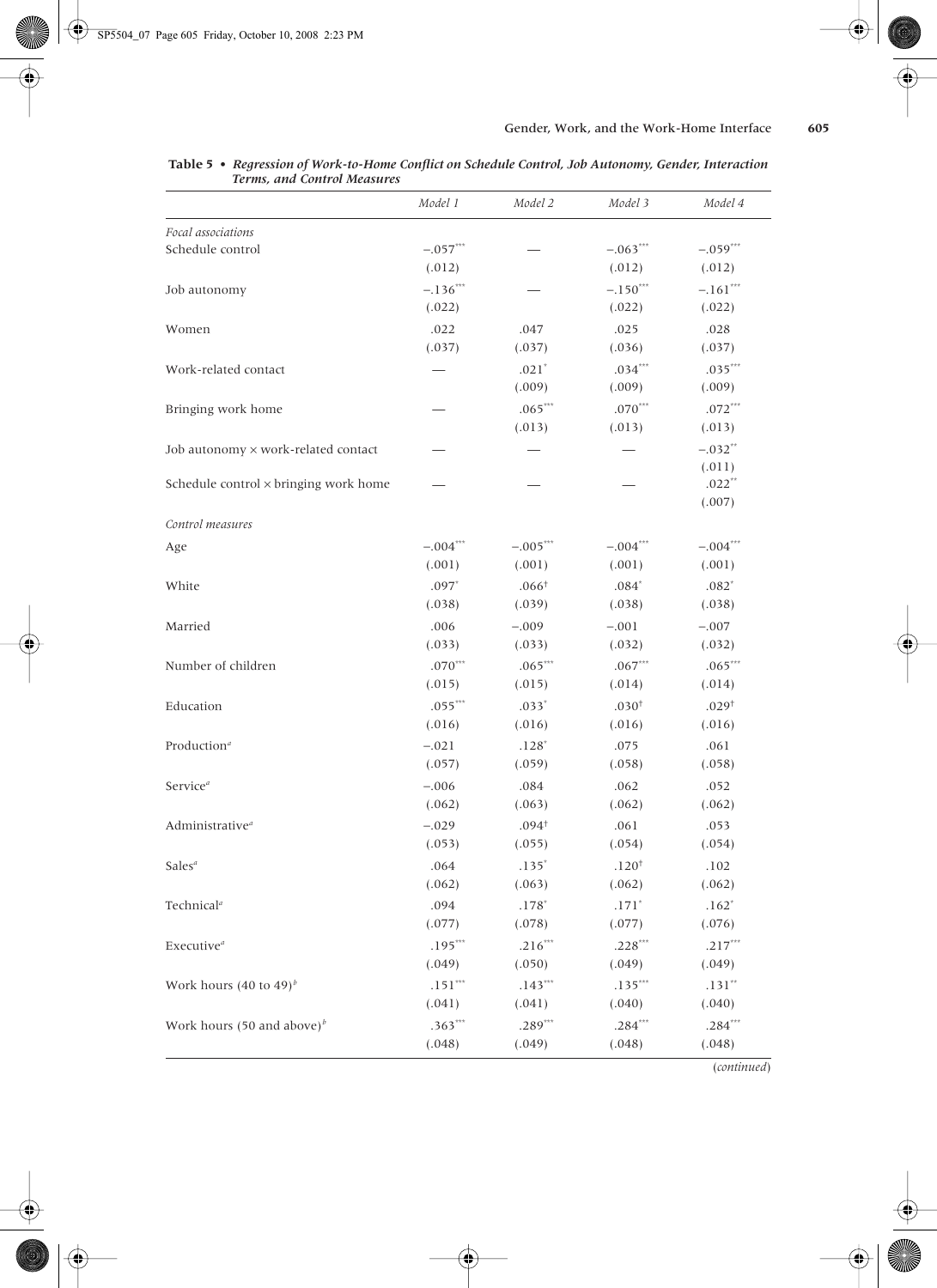|                   | Model 1    | Model 2    | Model 3    | Model 4    |
|-------------------|------------|------------|------------|------------|
| Control measures  |            |            |            |            |
| Supervisor        | .025       | $-.061+$   | $-.009$    | $-.008$    |
|                   | (.033)     | (.033)     | (.033)     | (.033)     |
| Job demands       | $.487***$  | $.508***$  | $.459***$  | $.462***$  |
|                   | (.024)     | (.024)     | (.024)     | (.024)     |
| More than one job | .034       | .027       | .019       | .018       |
|                   | (.039)     | (.039)     | (.039)     | (.039)     |
| Regular shift     | $-.139***$ | $-.145***$ | $-.138***$ | $-.136***$ |
|                   | (.037)     | (.038)     | (.042)     | (.037)     |
| Constant          | .835       | .898       | 1.022      | 1.040      |
| $R^2$             | .266       | .252       | .282       | .286       |

**Table 5 •** *Regression of Work-to-Home Conflict on Schedule Control, Job Autonomy, Gender, Interaction Terms, and Control Measures (***continued***)*

† *p* < .10 \**p* < .05 \*\**p* < .01 \*\*\**p* < .001 (two-tailed tests)

a Compared to professional occupations.

 $b$ Compared to fewer than 40 hours per week.

would be associated positively with work-to-home conflict, especially among workers with schedule control and autonomy. Although our observations generally support the demands hypothesis, the patterns are contingent upon gender and the form of role blurring being considered. Moreover, both forms of role blurring are associated *positively* with work-to-home conflict. Based on these patterns and the well-established inverse link between work-tohome conflict and health in previous studies (Bellavia and Frone 2005), we conclude that at least *some* elements of work-home role blurring seem to represent *adverse* arrangements.

Border theory emphasizes the ways that workers' arrangements at work shape the borders between work and home. We found that schedule control and job autonomy—often considered flexible work conditions—do not uniformly translate into "problem-free" role blurring. Specifically, schedule control and job autonomy are associated positively with the frequency of receiving work-related contact outside of normal work hours only among men. Similarly, the association between schedule control and bringing work home is positive only among men. Taken together, the patterns predicted by the demands hypothesis are more characteristic of men's experience—findings that are consistent with the traditional view of gender roles. These observations speak to current debates about communication technology and the work-home interface. One camp asserts that role blurring associated with technology use has favorable effects because it promotes flexible role arrangements (Hill, Hawkins, Ferris, and Weitzman 2001; Valcour and Hunter 2005). Another view contends that role blurring is harmful because of its links to excessive demands, individualism, or stressful role intrusions (Galinsky, Kim, and Bond 2001; Kraut et al. 1998). There is little doubt that technology enables the greedy tentacles of work. Higher status workers may especially feel the force of norms about *ceaseless* availability and their own desires for status. These ideas challenge the notion that work-home balance is more easily attained for central participants (Clark 2000). Although it is critical to acknowledge and elaborate on cultural and organizational norms that influence the likelihood of and consequences for workers taking advantage of flexible scheduling arrangements (Galinsky and Stein 1990), it is worth exploring the implications of workers' "taking advantage" of such arrangements for the nature of their role blurring activities and its implication for role conflict.

Our observations also speak to border theory's notion that levels of permeability and flexibility influence the *strength* of work-home borders. Higher levels of impermeable, inflexible borders that thwart work-home role blending are viewed as "strong," while low levels of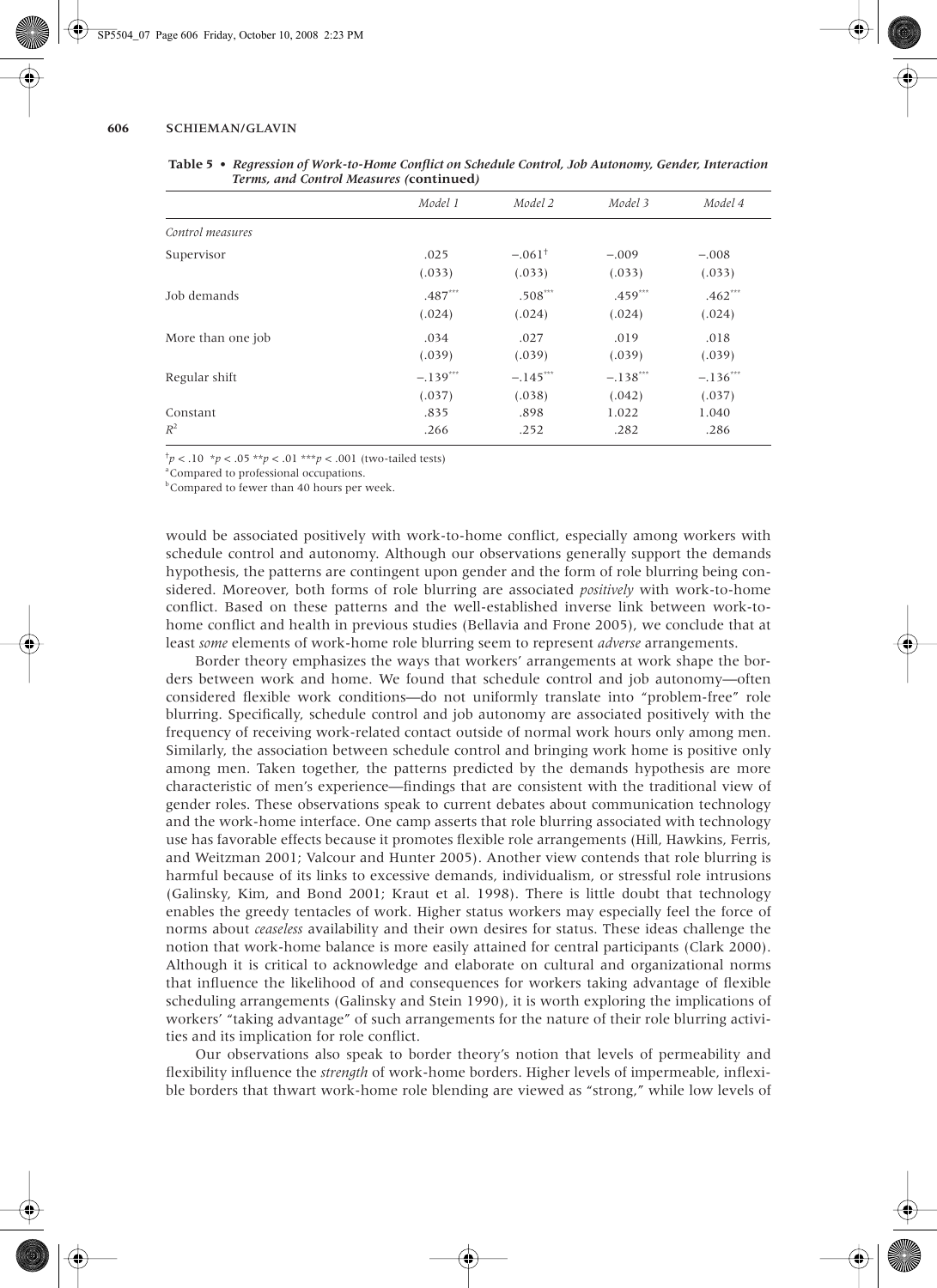

Notes: Predicted values shown above are derived from Model 4 of Table 5. All control variables are held constant at their respective means. For categorical/contrast codes (i.e., occupation), we solved the equation using the modal response. Low and high job autonomy represent the values at the 10th and 90th percentiles, respectively.

**Figure 4 •** *The Association between Receiving Work-Related Contact and Work-to-Home Conflict at Different Levels of Job Autonomy* 

these characteristics that facilitate role blending are deemed as "weak." According to Clark (2000), "popular literature frequently lauds the weak border as the one that is most functional for individuals. However, as 'responsive workplaces' add more flexibility, *many employees continue to express frustrations*" (p. 758, emphasis added). This point is critical but largely overlooked in the work-home interface literature. Here, our findings directly challenge the view that a weak border is necessarily *more functional* for individuals. Future research might attempt to better understand the extent that workers' "frustrations" with more flexible work reflects a form of "high status blowback." That is, schedule control and job autonomy are often viewed as elements of flexible workplace conditions. Tinkering with levels of these conditions, however, may not help higher status workers manage work-home borders because they may simply compress their work into smaller spaces of time (Milliken and Dunn-Jensen 2005). Additional analyses might examine the extent that individuals actively integrate work and nonwork life—as a form of *efficacious role blending*—in order to more effectively complete tasks, advance in higher status positions, and ensure the successful operation of the workplace. We are not arguing that efficacious role blending is "stress free," but rather that these processes entail status-enhancing intentional acts.

We have also sought to elaborate and refine a gender view of border theory by testing the traditional versus egalitarian hypotheses. Our observations yield mixed conclusions. Consistent with the traditional view, men report higher levels of receiving work-related contact outside of work than women. By contrast, the finding that work-home role blurring is related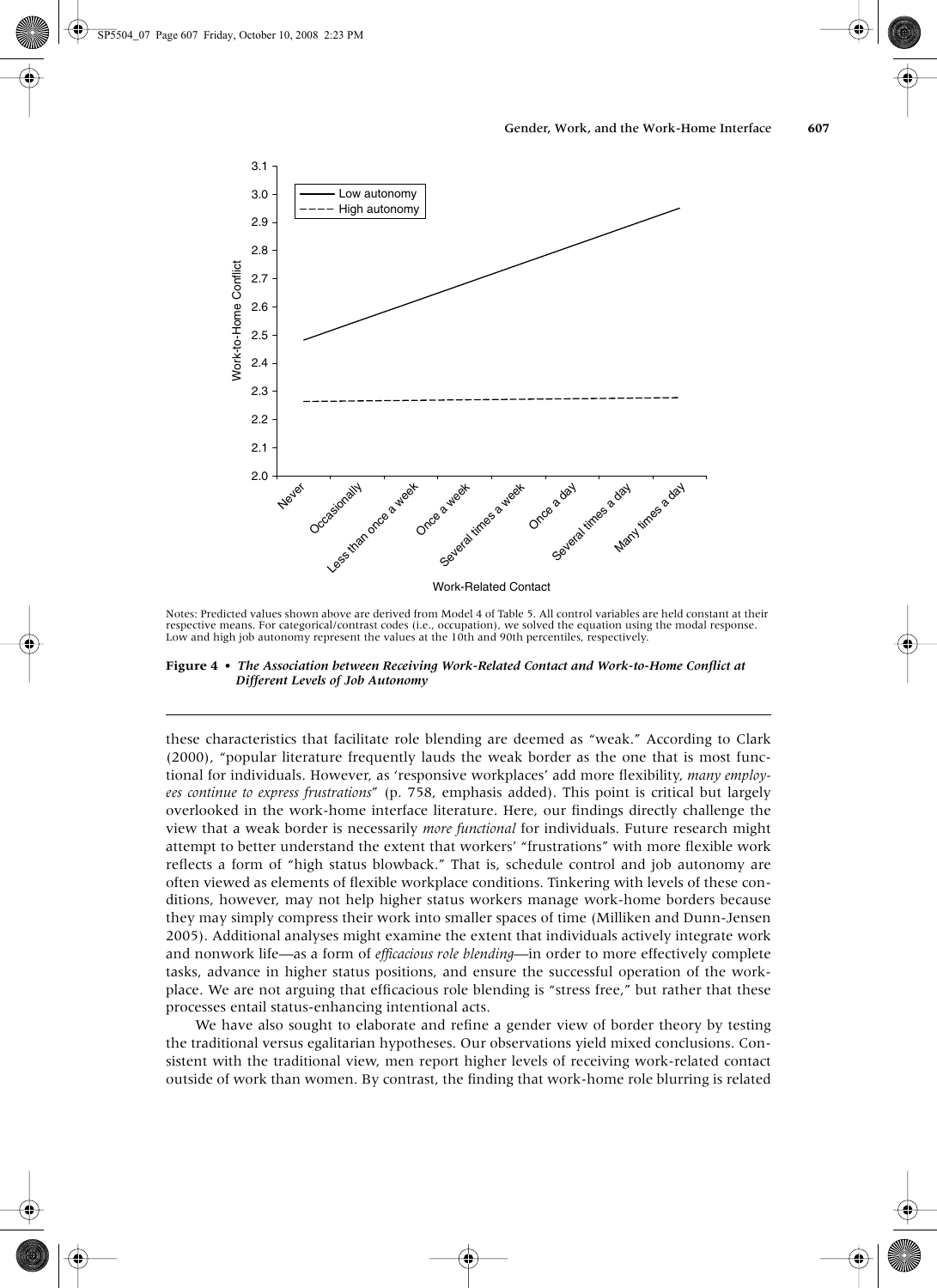

Notes: Predicted values shown above are derived from Model 4 of Table 5. All control variables are held constant at their respective means. For categorical/contrast codes (i.e., occupation), we solved the equation using the modal response. Low and high job autonomy represent the values at the 10th and 90th percentiles, respectively.

**Figure 5 •** *The Association between Bringing Work Home and Work-to-Home Conflict at Different Levels of Schedule Control* 

to work-to-home conflict in similar ways for women and men is consistent with the egalitarian view. The traditional view proposed that the traditional benefits of higher status work have allowed men to blur the borders between work and home (in a normative fashion). Some of our findings are consistent with that assertion. For example, schedule control is associated positively with receiving work-related contact and bringing work home among men only; likewise, job autonomy is associated positively with receiving work contact among men only. Why are women and men different in these respects? We suspect that the *instrumental* meanings of schedule control and job autonomy may be more closely linked to role blending processes among men. That is, men may be more able to tap the productive and efficacious benefits of flexible conditions in ways that contribute to role blurring. Yet, the positive association between receiving work-related contact and work-to-home conflict implies that instrumental control over the work-home border has limited benefits. These ideas are speculative, however, because we lack measures of the meanings of border control and border crossing.

These points further underscore an important limitation of our study: Our measures do not allow direct observation of workers' *reasons* for integrating work and nonwork roles or if these are voluntary or involuntary processes. Future research should assess the extent that receiving work-related contact outside of normal work hours and bringing work home occur in a work context where the individual has power and more deliberately engages in these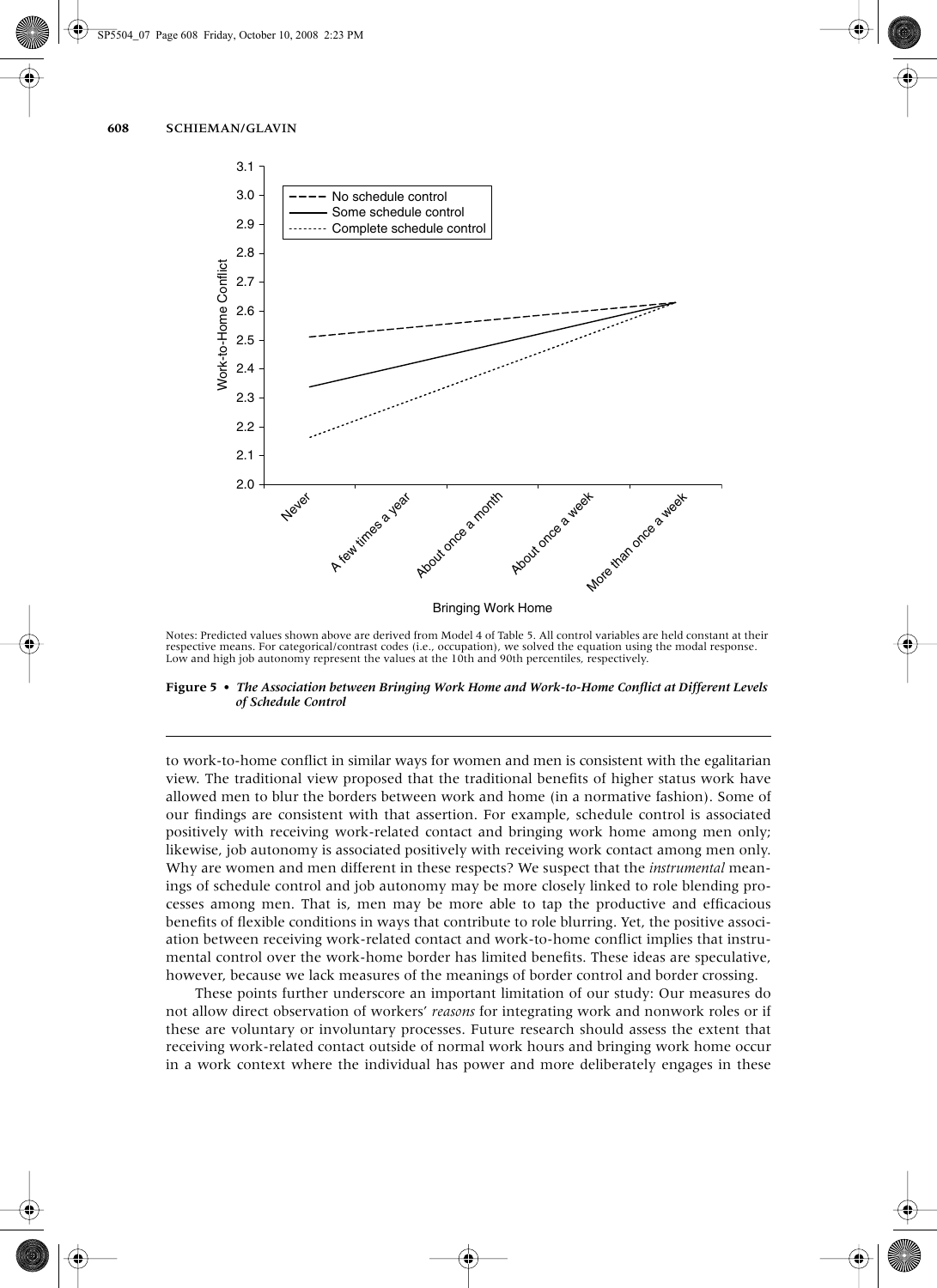role-blurring activities. Here, more explicit measures of the "work/family devotion schemas" and "central participant status" would be beneficial; unfortunately, we can only infer these processes based on prior evidence that central participants tend to have work with more schedule control and job autonomy (Blair-Loy 2003; Hochschild 1997; Jacobs and Gerson 2004). In addition, it would be helpful to determine the specific source of contact (i.e., an oppressive and intrusive boss versus a highly valued and appreciative client) and workers' appraisals of such contact. Moreover, the limitations of our measures restrict the capacity to determine if role blurring has differential effects on work versus nonwork roles. Thus, additional research is needed to illuminate these multiple nuances in the work-home interface.

Another direction for future research involves the ways that schedule control and job autonomy shape a "selective permeability" of the work-home interface, especially technology use outside of work. We have challenged the assumption that technology necessarily *enables* the negotiation of the work-home border and the achievement of balance. A workforce that is reachable via BlackBerry—24/7—may experience personal and social costs regardless of the benefits of higher status. Moreover, the definition of "normal work hours" and the border it implies may have less relevance for higher status workers who *expect* to exchange workrelated communications outside of work. Some workplace cultures may convey that work is supposed to happen at other times and places—cultural changes that insist on greater workhome blending and integration. The organization of work influences and is influenced by cultural dictates about what may or must cross the work-home border. In high status contexts, work-home integration may be less likely to coexist with successful work-home balance; instead, for many individuals, work may dominate to create one-sidedness or "border-creep" in the work-home interface.

# **Conclusion**

Sociologists have long been interested in the ways that salient social roles intersect, especially those of work and family. Recent conceptual and theoretical specifications of the workhome interface have gone beyond the simple exploration of the conflictive elements to identify role blurring and blending dimensions. In this paper, we have sought to refine and extend knowledge on this topic by documenting the ways that two central work conditions—schedule control and job autonomy—contribute to work-home role blurring and modify its impact on work-to-home conflict. The main story from our observations is that work conditions, especially forms of flexibility, can generate negative consequences among those encouraged to be available for work 24/7. Thus, our observations challenge researchers in this area to consider both the resourceful and the stressful aspects of these work conditions, especially in relation to the work-home interface, as well as the potentially different (or similar) ways that men and women experiences these processes.

#### **References**

- Acker, Joan. 1990. "Hierarchies, Jobs, Bodies: A Theory of Gendered Organizations." *Gender and Society*  $4.139 - 58$
- Ashforth, Bleak E., Glen E. Kreiner, and Mel Fugate. 2000. "All in a Day's Work: Boundaries and Micro Role Transitions." *Academy of Management Review* 25:472–91.
- Bakker, Arnold B. and Sabine A. E. Geurts. 2004. "Toward a Dual-Process Model of Work-Home Interference." *Work and Occupations* 31:345–66.
- Barnett, Rosalind C. and Caryl Rivers. 1996. *She Works, He Works: How Two-Income Families are Happy, Healthy, and Thriving*. Cambridge, MA: Harvard University Press.
- Bellavia, Gina M. and Michael R. Frone. 2005. "Work-Family Conflict." Pp. 113–48 in *Handbook of Work Stress*, edited by Julian Barling, E. Kevin Kelloway, and Michael R. Frone. Thousand Oaks, CA: Sage.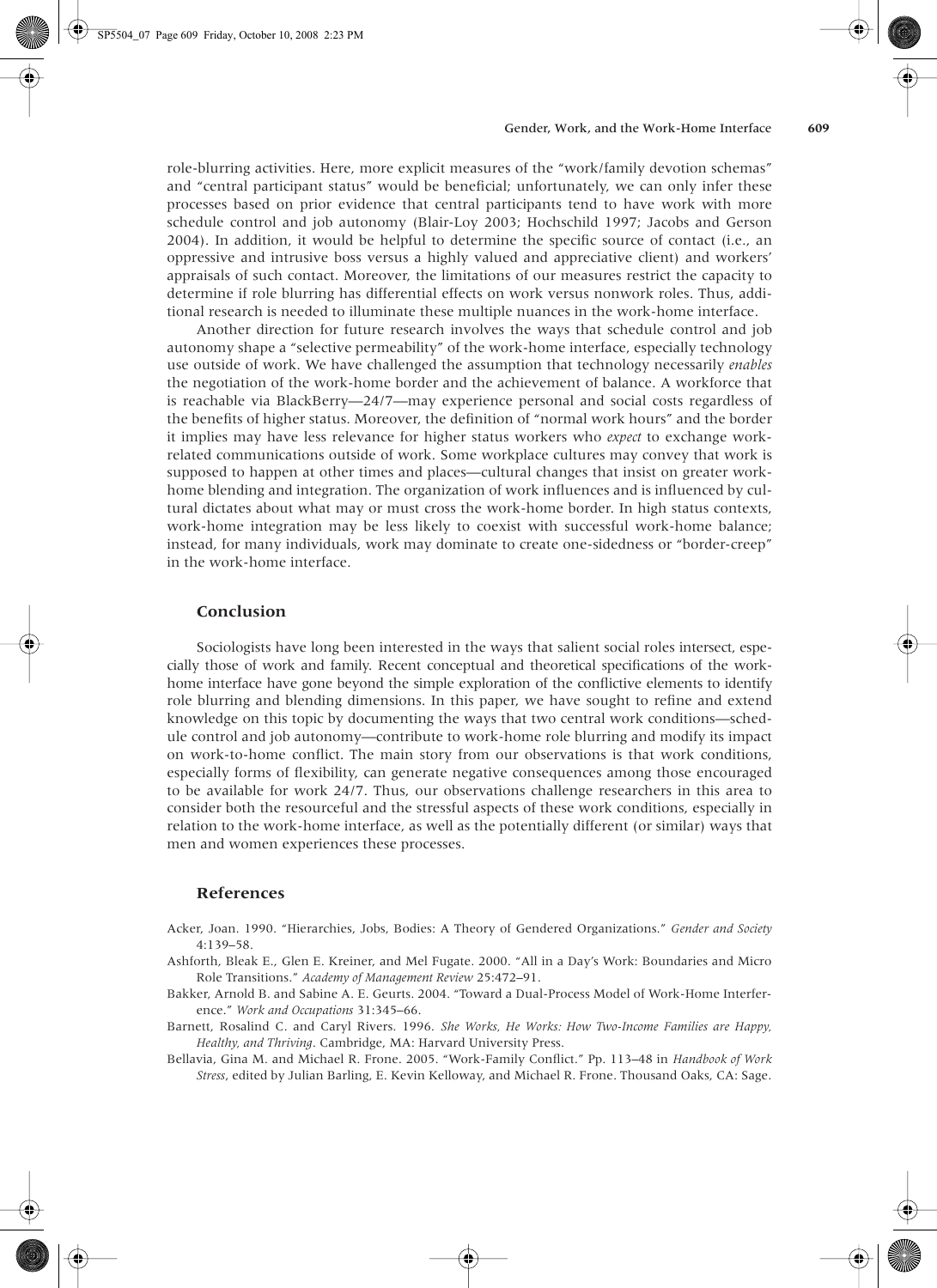#### **610** SCHIEMAN/GLAVIN

- Bianchi, Suzanne M., John P. Robinson, and Melissa A. Milkie. 2006. *Changing Rhythms of American Family Life*. ASA Rose Monographs. New York: Russell Sage.
- Bird, Chloe E. 1999. "Gender, Household Labor, and Psychological Distress: The Impact of the Amount and Division of Housework." *Journal of Health and Social Behavior* 40:32–45.
- Bird, Chloe E. and Allen M. Fremont. 1991. "Gender, Time Use, and Health." *Journal of Health and Social Behavior* 32:114–29.
- Blair-Loy, Mary. 2003. *Competing Devotions.* Cambridge, MA: Harvard University Press.
- Bond, James T., Cindy Thompson, Ellen Galinsky, and David Prottas. 2003. *Highlights of the 2002 National Study of the Changing Workforce.* New York: Families and Work Institute.
- Chesley, Noelle. 2005. "Blurring Boundaries? Linking Technology Use, Spillover, Individual Distress, and Family Satisfaction." *Journal of Marriage and the Family* 67:1237–48.
- Clark, Sue C. 2000. "Work/Family Border Theory: A New Theory of Work/Family Balance." *Human Relations* 53:747–70.
- Coltrane, Scott. 1996. *Family Man: Fatherhood, Housework, and Gender Equity*. New York: Oxford University Press.
- Duxbury, Linda E. and Christopher A. Higgins. 1991. "Gender Differences in Work-Family Conflict." *Journal of Applied Psychology* 76:60–74.
- Fuma, Makiko. 2005. "Macro-Level Gender Inequality and the Division of Household Labor in 22 Countries." *American Sociological Review* 69:751–67.
- Galinsky, Ellen and Peter J. Stein. 1990. "The Impact of Human Resource Policies on Employees: Balancing Work/Family Life." *Journal of Family Issues* 11:368–83.
- Galinsky, Ellen, Stacy S. Kim, and James T. Bond. 2001. *Feeling Overworked: When Work Becomes Too much*. New York: Families and Work Institute.
- Gerson, Kathleen. 1993. *No Man's Land: Men's Changing Commitments to Family and Work*. New York: Basic Books.
- Golden, Lonnie. 2001. "Flexible Work Schedules: What Are Workers Trading Off to Get Them?" *Monthly Labor Review* 124:50–67.
- Greenhaus, Jeffrey H. and Nicholas J. Beutell. 1985. "Sources of Conflict between Work and Family Roles." *Academy of Management Journal* 10:76–88.
- Greenhaus, Jeffrey H. and Saroj Parasuraman. 1987. "A Work-Nonwork Interactive Perspective of Stress and Its Consequences." *Journal of Organizational Behavior Management* 8:37–60.
- Grzywacz, Joseph G., David M. Almeida, and Daniel A. McDonald. 2002. "Work-Family Spillover and Daily Reports of Work and Family Stress in the Adult Labor Force." *Family Relations* 51:28–36.
- Grzywacz, Joseph G. and Nadine F. Marks. 2000. "Reconceptualizing the Work-Family Interface: An Ecological Perspective on the Correlates of Positive and Negative Spillover between Work and Family." *Journal of Occupational Health Psychology* 5:111–26.
- Hill, Jeffrey E., Alan J. Hawkins, Maria Ferris, and Michelle Weitzman. 2001. "Finding an Extra Day a Week: The Positive Influence of Perceived Job Flexibility on Work and Family Life Balance." *Family Relations* 50:49–58.
- Hochschild, Arlie. 1989. *The Second Shift*. New York: Viking.
	- \_\_\_\_\_\_. 1997. *The Time Bind*. New York: Henry Holt.
- Hodson, Randy. 1996. "Dignity in the Workplace Under Participative Management: *Alienation and Freedom* Revisited." *American Sociological Review* 61:719–38.
	- \_\_\_\_\_\_. 2001. *Dignity at Work*. Cambridge, UK: Cambridge University Press.
- Jacobs, Jerry A. and Kathleen Gerson. 2004. *The Time Divide: Work Family and Gender Inequality*. Cambridge, MA: Harvard University Press.
- Kanter, Rosabeth M. 1977. *Men and Women of the Corporation*. New York: Basic Books.
- Kelloway, Kevin E., Gottlieb H. Benjamin, and Lisa Barham. 1999. "The Source, Nature and Direction of Work and Family Conflict: a Longitudinal Investigation." *Journal of Occupational Health Psychology* 4:337–46.
- Kopelman, Richard E., Jeffrey H. Greenhaus, and Thomas F. Connolly. 1983. "A Model of Work, Family, and Interrole Conflict: A Construct Validation Study." *Organizational Behavior and Human Performance* 32:198–215.
- Kossek, Ellen Ernst, Brenda A. Lautsch, and Susan C. Eaton. 2005. "Flexibility Enactment Theory: Implications of Flexibility Type, Control, and Boundary Management for Work-Family Effectiveness." Pp. 243–61 in *Work and Life Integration: Organizational, Cultural, and Individual Perspectives*, edited by Ellen E. Kossek, and Susan. J. Lambert. Mahwah, NJ: Lawrence Erlbaum Associates.